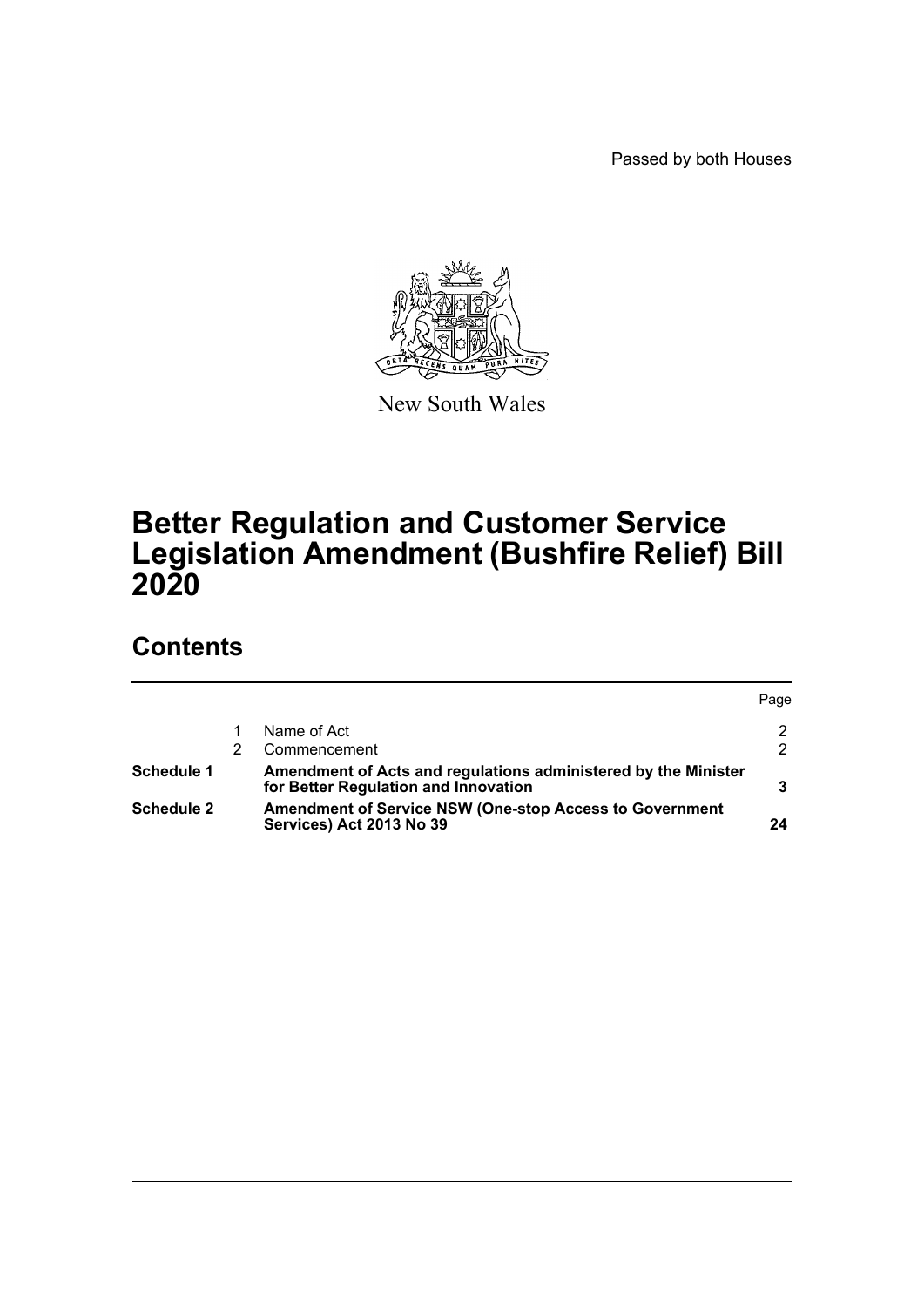*I certify that this public bill, which originated in the Legislative Assembly, has finally passed the Legislative Council and the Legislative Assembly of New South Wales.*

> *Clerk of the Legislative Assembly. Legislative Assembly, Sydney, , 2020*



New South Wales

# **Better Regulation and Customer Service Legislation Amendment (Bushfire Relief) Bill 2020**

Act No , 2020

An Act to amend various Acts and regulations administered by the Minister for Better Regulation and Innovation and the *Service NSW (One-stop Access to Government Services) Act 2013* to provide for the waiver, reduction, postponement or refund of fees in particular circumstances; to amend the *Service NSW (One-stop Access to Government Services) Act 2013* to extend the functions to which the Act applies; and for related purposes.

*I have examined this bill and find it to correspond in all respects with the bill as finally passed by both Houses.*

*Assistant Speaker of the Legislative Assembly.*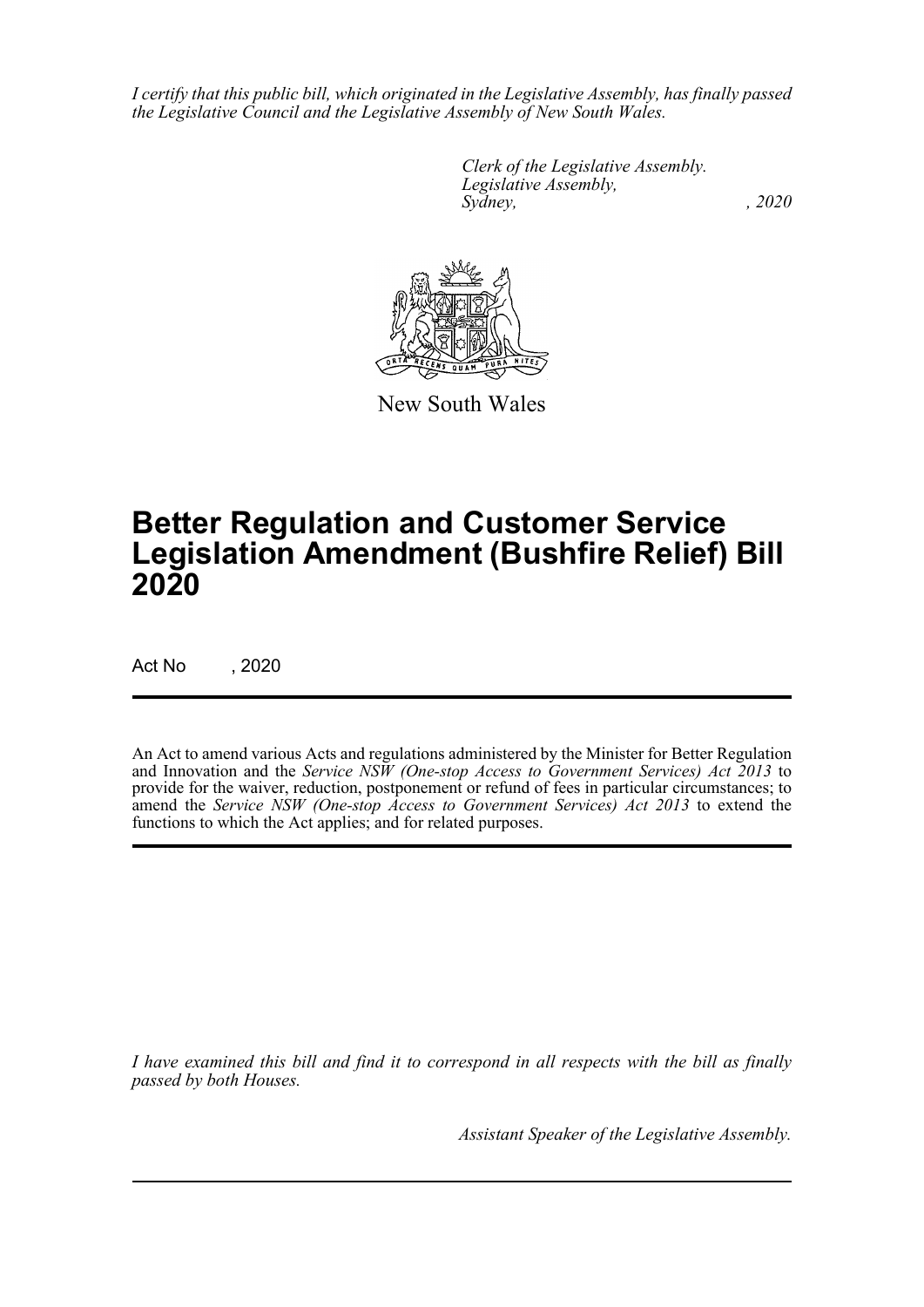Better Regulation and Customer Service Legislation Amendment (Bushfire Relief) Bill 2020 [NSW]

## <span id="page-2-0"></span>**The Legislature of New South Wales enacts—**

## **1 Name of Act**

This Act is the *Better Regulation and Customer Service Legislation Amendment (Bushfire Relief) Act 2020*.

## <span id="page-2-1"></span>**2 Commencement**

This Act commences on the date of assent to this Act.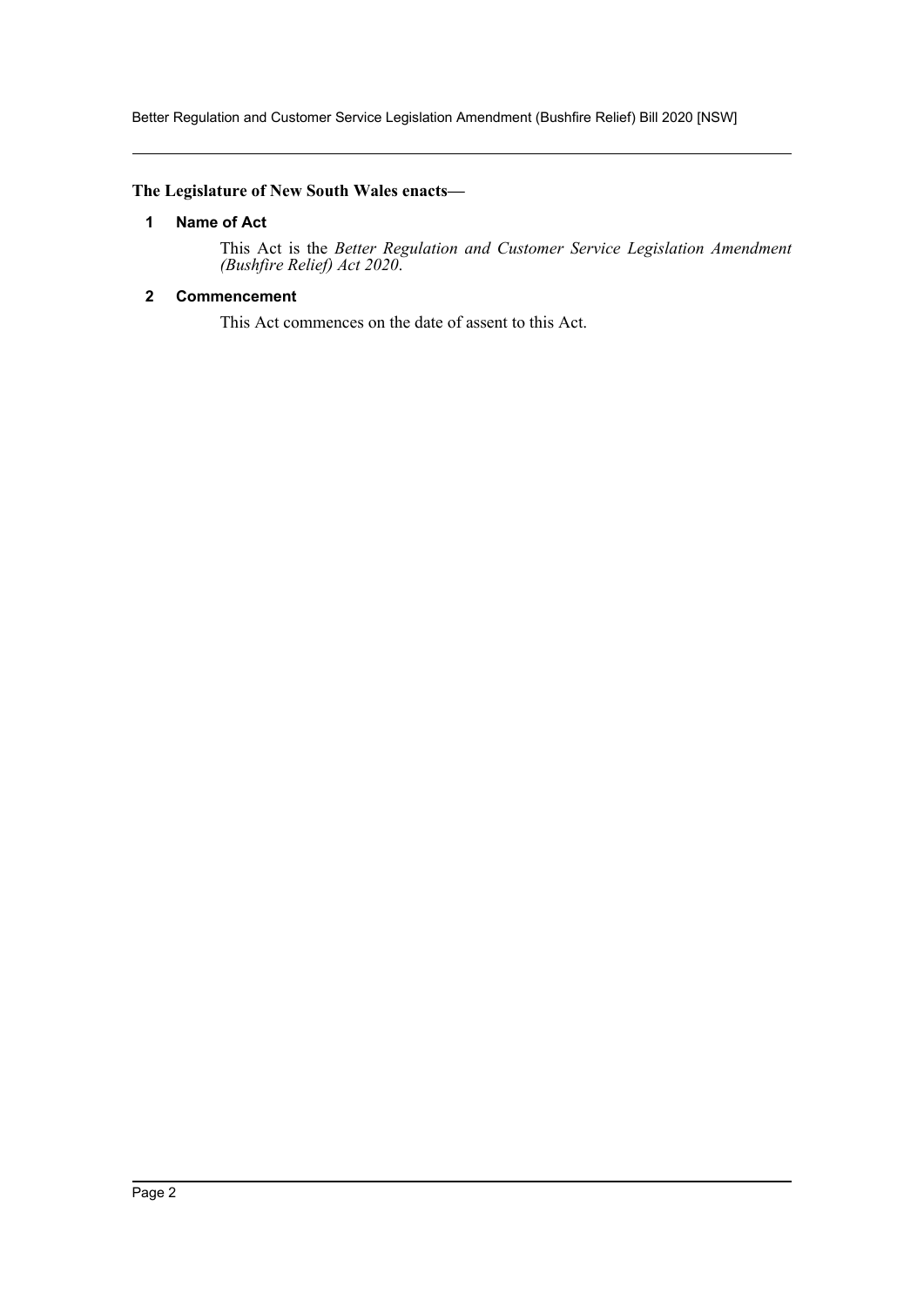## <span id="page-3-0"></span>**Schedule 1 Amendment of Acts and regulations administered by the Minister for Better Regulation and Innovation**

## **1.1 Associations Incorporation Act 2009 No 7**

**[1] Section 105 Waiver, remittal and postponement of fees** Omit the section.

#### **[2] Section 107 Regulations**

Insert after section  $107(1)(c)$ —

(c1) the waiver, reduction, postponement or refund by the Secretary of fees payable or paid under this Act or the regulations,

#### **[3] Schedule 4 Savings, transitional and other provisions**

Insert after Part 4—

## **Part 5 Provisions consequent on enactment of Better Regulation and Customer Service Legislation Amendment (Bushfire Relief) Act 2020**

#### **14 Definitions**

In this Part—

*amendment Act* means the *Better Regulation and Customer Service Legislation Amendment (Bushfire Relief) Act 2020*.

*relevant period* means the period—

- (a) starting on 18 July 2019, and
- (b) ending immediately before the commencement of the amendment Act.

### **15 Waiver, reduction, postponement or refund of fees before commencement**

- (1) This clause applies if, during the relevant period, the Secretary waived, reduced, postponed or refunded, in whole or part, a fee payable or paid by a person under this Act or the regulations on the ground the Secretary was satisfied it was appropriate because—
	- (a) the person was suffering financial hardship, or
	- (b) special circumstances existed.
- (2) The waiver, reduction, postponement or refund is taken to have been as valid as if it had happened after the commencement of the amendment Act.

#### **16 Power to waive, reduce, postpone or refund fees applies to events before commencement**

To remove any doubt, the power of the Secretary to waive, reduce, postpone or refund, in whole or part, a fee payable or paid under this Act or the regulations applies in relation to—

- (a) a person who was suffering financial hardship—
	- (i) during the relevant period, or
	- (ii) because of events that happened during the relevant period, or
- (b) special circumstances—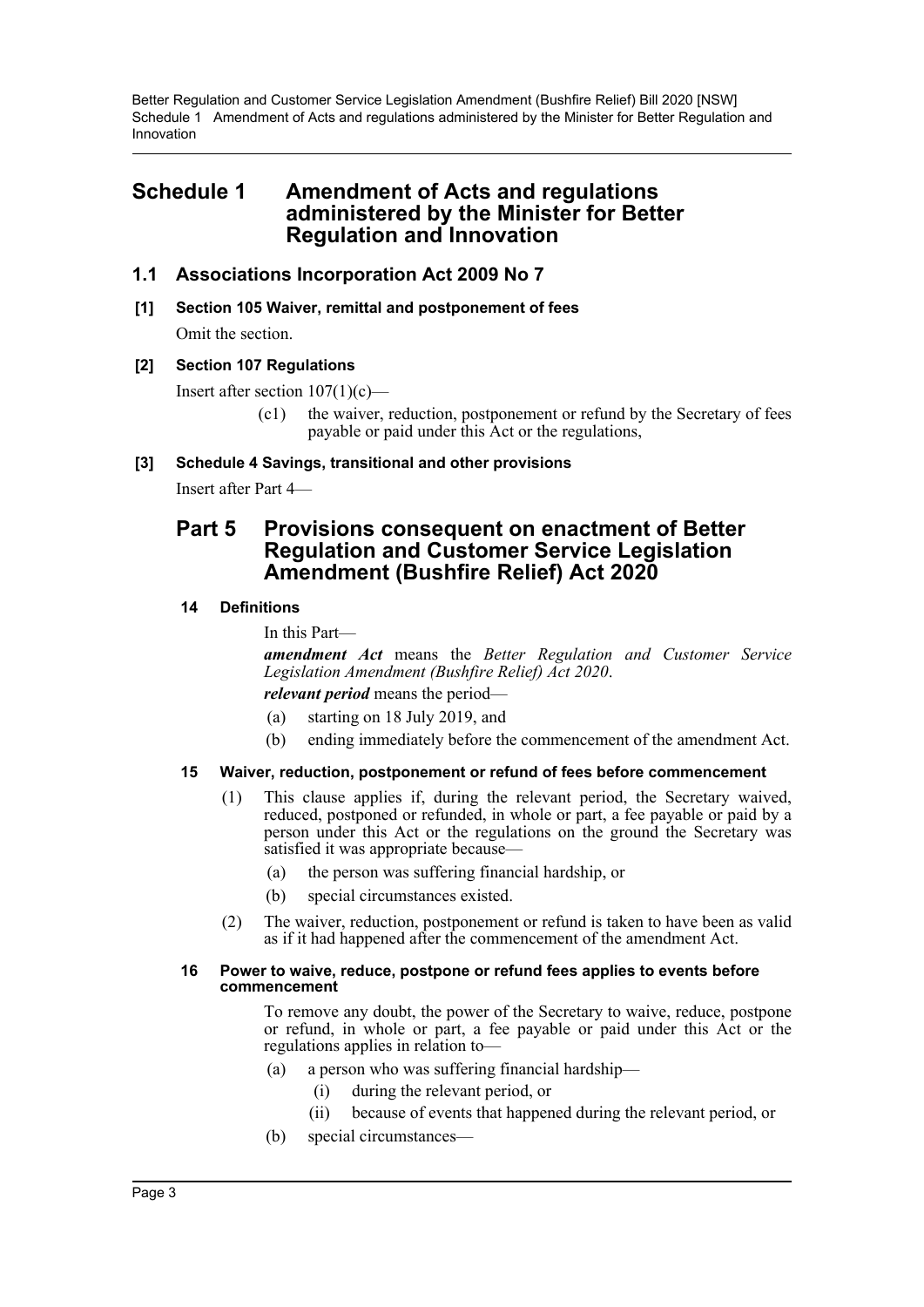- (i) that existed during the relevant period, or
- (ii) that exist because of events that happened during the relevant period.

## **1.2 Associations Incorporation Regulation 2016**

## **Clause 20A**

Insert after clause 20—

#### **20A Secretary's power to waive, reduce, postpone or refund fees**

The Secretary may waive, reduce, postpone or refund, in whole or part, a fee payable or paid under the Act or this Regulation if the Secretary is satisfied it is appropriate because—

- (a) the person who is to pay or has paid the fee is suffering financial hardship, or
- (b) special circumstances exist.

**Example of 'special circumstances'—** circumstances involving a natural disaster or recovery from a natural disaster

## **1.3 Building and Development Certifiers Act 2018 No 63**

## **[1] Section 120 Regulations**

Omit section 120(2)(e). Insert instead—

- (e) the fees payable under this Act or the regulations,
- (f) the waiver, reduction, postponement or refund by the Secretary of fees payable or paid under this Act or the regulations.

## **[2] Schedule 1 Savings, transitional and other provisions**

Insert after Part 2—

## **Part 3 Provisions consequent on enactment of Better Regulation and Customer Service Legislation Amendment (Bushfire Relief) Act 2020**

### **17 Definitions**

In this Part—

*relevant period* means the period—

- (a) starting on 18 July 2019, and
- (b) ending immediately before the commencement of this Act.

*repealed Act* means the *Building Professionals Act 2005*.

*repealed regulation* means a regulation in force under the repealed Act.

#### **18 Power to waive, reduce, postpone or refund fees applies to events before commencement**

- (1) To remove any doubt, the power of the Secretary to waive, reduce, postpone or refund, in whole or part, a fee payable or paid under this Act or the regulations applies in relation to—
	- (a) a person who was suffering financial hardship—
		- (i) during the relevant period, or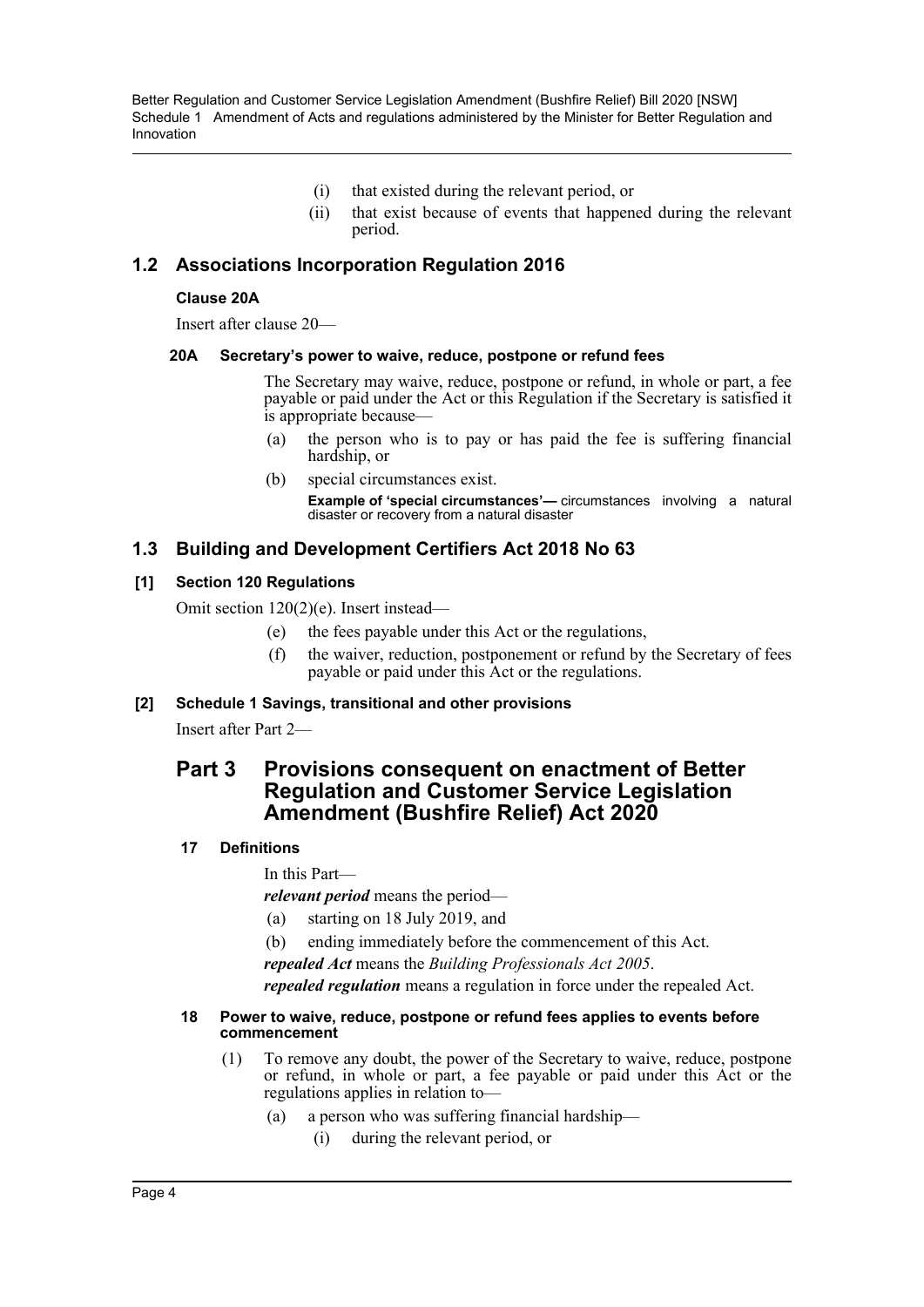- (ii) because of events that happened during the relevant period, or
- (b) special circumstances—
	- (i) that existed during the relevant period, or
	- (ii) that exist because of events that happened during the relevant period.
- (2) Also to remove any doubt, the power to waive, reduce, postpone or refund fees under subclause  $(1)$  extends to a fee payable or paid under the repealed Act or repealed regulations.

## **1.4 Building and Development Certifiers Regulation 2020**

## **Clause 67**

Omit the clause. Insert instead—

### **67 Secretary's power to waive, reduce, postpone or refund fees**

The Secretary may waive, reduce, postpone or refund, in whole or part, a fee payable or paid under the Act or this Regulation if the Secretary is satisfied it is appropriate because—

- (a) the person who is to pay or has paid the fee is suffering financial hardship, or
- (b) special circumstances exist.

**Example of 'special circumstances'—** circumstances involving a natural disaster or recovery from a natural disaster

## **1.5 Building Professionals Act 2005 No 115**

### **[1] Section 94 Regulations**

Omit section 94(2)(f). Insert instead—

(f) the waiver, reduction, postponement or refund by the Board of fees payable or paid under this Act or the regulations,

### **[2] Schedule 2 Savings, transitional and other provisions**

Insert after Part 4—

## **Part 5 Provisions consequent on enactment of Better Regulation and Customer Service Legislation Amendment (Bushfire Relief) Act 2020**

### **14 Definitions**

In this Part—

*amendment Act* means the *Better Regulation and Customer Service Legislation Amendment (Bushfire Relief) Act 2020*. *relevant period* means the period—

(a) starting on 18 July 2019, and

(b) ending immediately before the commencement of the amendment Act.

### **15 Waiver, reduction, postponement or refund of fees before commencement**

(1) This clause applies if, during the relevant period, the Board waived, reduced, postponed or refunded, in whole or part, a fee payable or paid by a person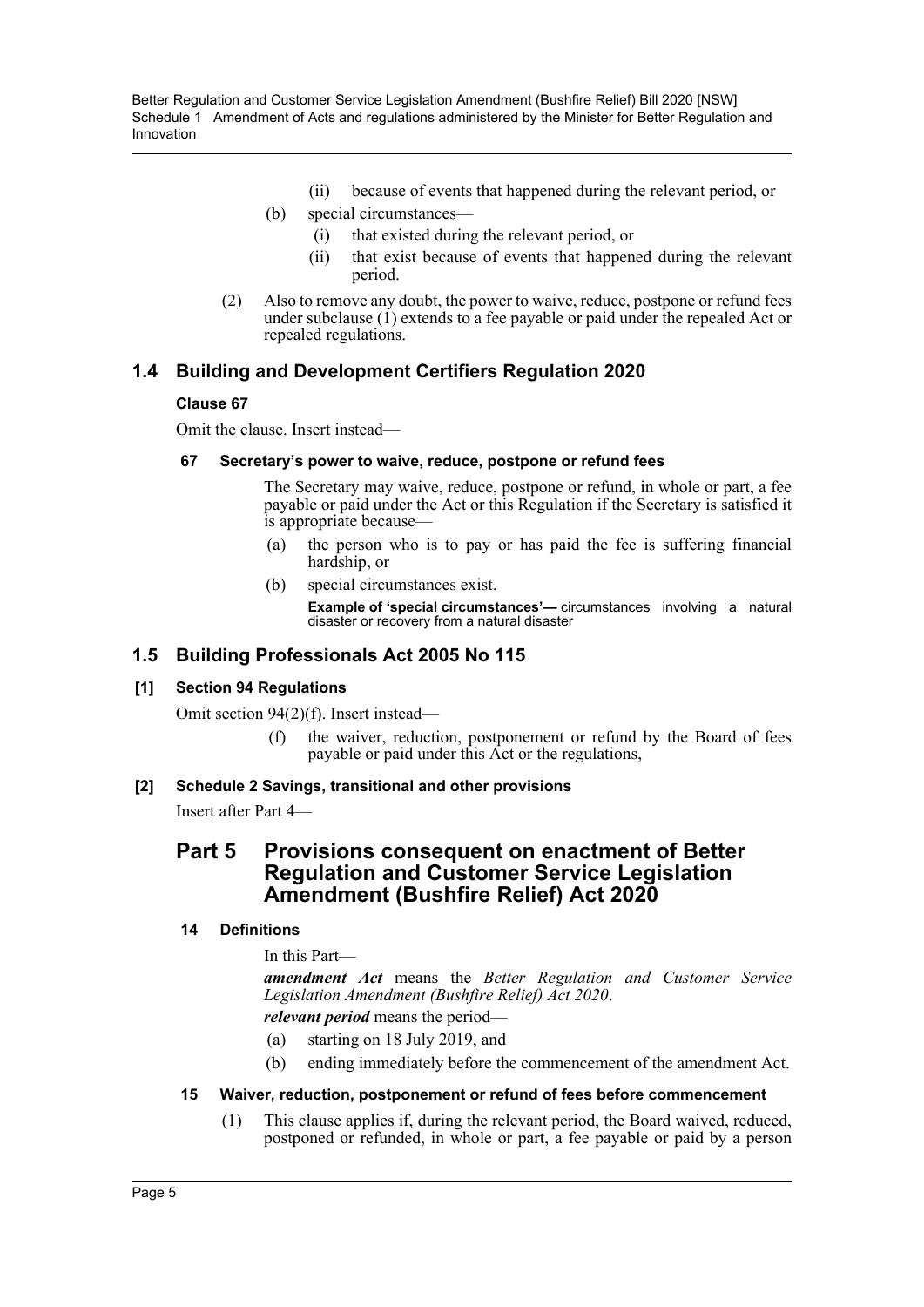> under this Act or the regulations on the ground the Board was satisfied it was appropriate because—

- (a) the person was suffering financial hardship, or
- (b) special circumstances existed.
- (2) The waiver, reduction, postponement or refund is taken to have been as valid as if it had happened after the commencement of the amendment Act.

#### **16 Power to waive, reduce, postpone or refund fees applies to events before commencement**

To remove any doubt, the power of the Board to waive, reduce, postpone or refund, in whole or part, a fee payable or paid under this Act or the regulations applies in relation to—

- (a) a person who was suffering financial hardship—
	- (i) during the relevant period, or
	- (ii) because of events that happened during the relevant period, or
- (b) special circumstances—
	- (i) that existed during the relevant period, or
	- (ii) that exist because of events that happened during the relevant period.

## **1.6 Building Professionals Regulation 2007**

### **[1] Clause 21 Fees**

Omit clause 21(3).

### **[2] Clause 21A**

Insert after clause 21—

#### **21A Board's power to waive, reduce, postpone or refund fees**

The Board may waive, reduce, postpone or refund, in whole or part, a fee payable or paid under the Act or this Regulation if the Board is satisfied it is appropriate because—

- (a) the person who is to pay or has paid the fee is suffering financial hardship, or
- (b) special circumstances exist.

**Example of 'special circumstances'—** circumstances involving a natural disaster or recovery from a natural disaster

## **1.7 Community Gaming Act 2018 No 60**

#### **[1] Section 49 Regulations**

Omit section 49(2)(o). Insert instead—

(o) the waiver, reduction, postponement or refund by the Secretary of fees payable or paid under this Act or the regulations.

### **[2] Schedule 1 Savings, transitional and other provisions**

Insert after Part 2—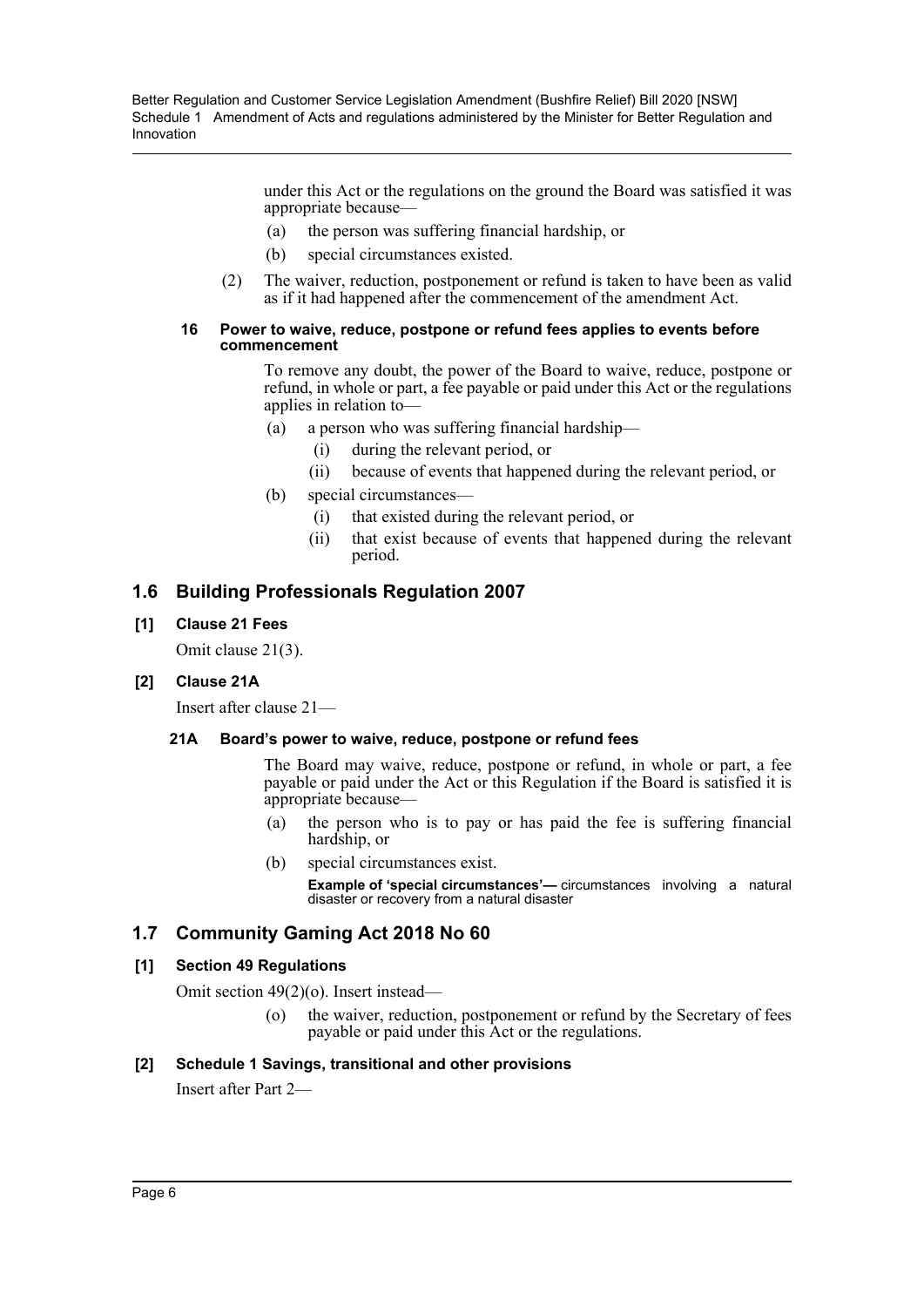## **Part 3 Provisions consequent on enactment of Better Regulation and Customer Service Legislation Amendment (Bushfire Relief) Act 2020**

## **6 Definitions**

In this Part—

*relevant period* means the period—

- (a) starting on 18 July 2019, and
- (b) ending immediately before the commencement of this Act.

*repealed Act* means the *Lotteries and Art Unions Act 1901*.

*repealed regulation* means a regulation in force under the repealed Act.

#### **7 Power to waive, reduce, postpone or refund fees applies to events before commencement**

- (1) To remove any doubt, the power of the Secretary to waive, reduce, postpone or refund, in whole or part, a fee payable or paid under this Act or the regulations applies in relation to—
	- (a) a person who was suffering financial hardship—
		- (i) during the relevant period, or
		- (ii) because of events that happened during the relevant period, or
	- (b) special circumstances—
		- (i) that existed during the relevant period, or
		- (ii) that exist because of events that happened during the relevant period.
- (2) Also to remove any doubt, the power to waive, reduce, postpone or refund fees under subclause (1) extends to a fee payable or paid under the repealed Act or repealed regulations.

## **1.8 Conveyancers Licensing Act 2003 No 3**

## **[1] Section 172 Regulations**

Omit section 172(2)(g). Insert instead—

the waiver, reduction, postponement or refund by the Secretary of fees payable or paid under this Act or the regulations.

## **[2] Schedule 1 Savings and transitional provisions**

Insert after Part 4—

## **Part 5 Provisions consequent on enactment of Better Regulation and Customer Service Legislation Amendment (Bushfire Relief) Act 2020**

## **21 Definitions**

In this Part—

*amendment Act* means the *Better Regulation and Customer Service Legislation Amendment (Bushfire Relief) Act 2020*. *relevant period* means the period—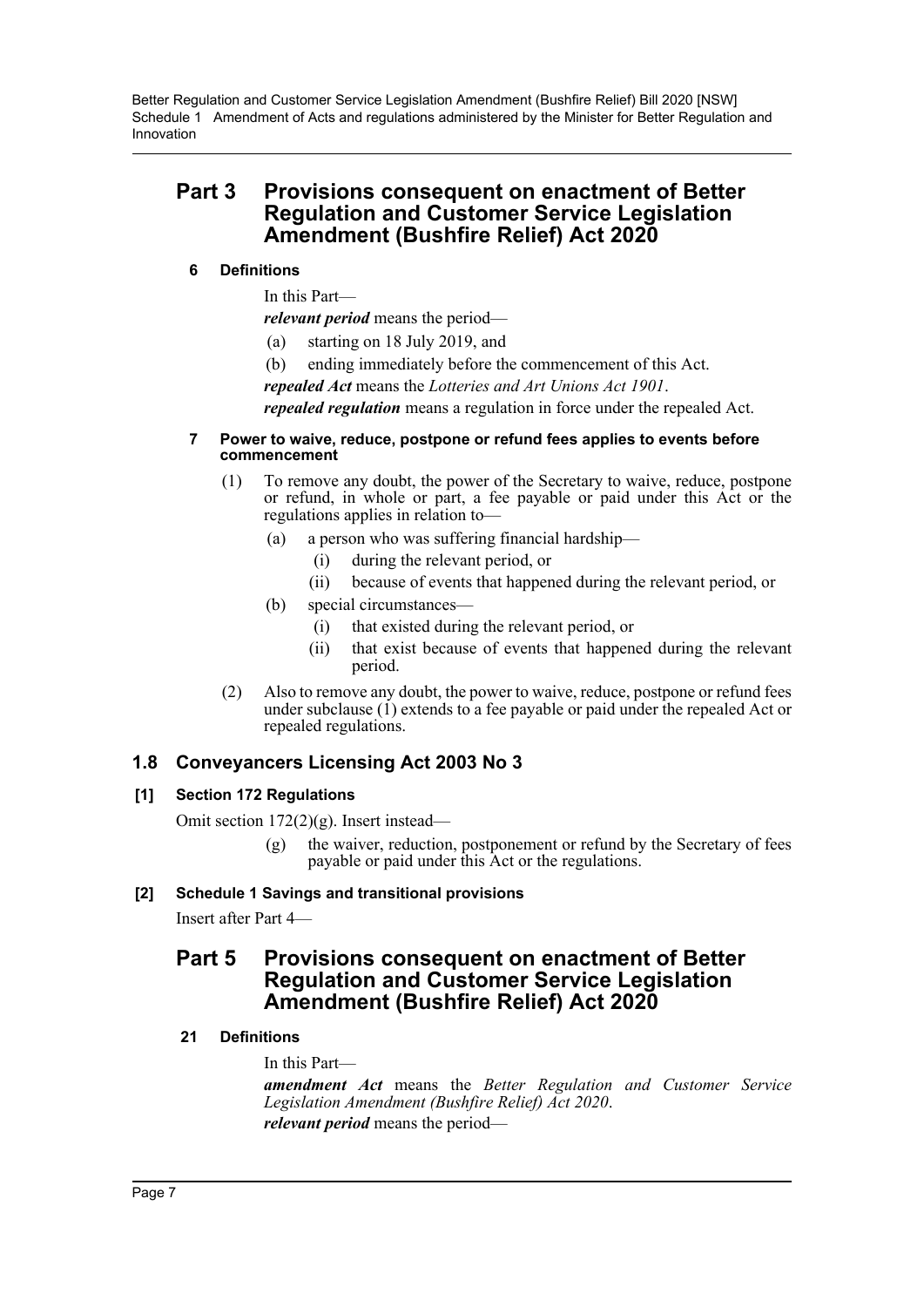- (a) starting on 18 July 2019, and
- (b) ending immediately before the commencement of the amendment Act.

#### **22 Waiver, reduction, postponement or refund of fees before commencement**

- (1) This clause applies if, during the relevant period, the Secretary waived, reduced, postponed or refunded, in whole or part, a fee payable or paid by a person under this Act or the regulations on the ground the Secretary was satisfied it was appropriate because—
	- (a) the person was suffering financial hardship, or
	- (b) special circumstances existed.
- (2) The waiver, reduction, postponement or refund is taken to have been as valid as if it had happened after the commencement of the amendment Act.

#### **23 Power to waive, reduce, postpone or refund fees applies to events before commencement**

To remove any doubt, the power of the Secretary to waive, reduce, postpone or refund, in whole or part, a fee payable or paid under this Act or the regulations applies in relation to—

- (a) a person who was suffering financial hardship—
	- (i) during the relevant period, or
	- (ii) because of events that happened during the relevant period, or
- (b) special circumstances—
	- (i) that existed during the relevant period, or
	- (ii) that exist because of events that happened during the relevant period.

## **1.9 Conveyancers Licensing Regulation 2015**

### **Clause 37A**

Insert after clause 37—

### **37A Secretary's power to waive, reduce, postpone or refund fees**

The Secretary may waive, reduce, postpone or refund, in whole or part, a fee payable or paid under the Act or this Regulation if the Secretary is satisfied it is appropriate because—

- (a) the person who is to pay or has paid the fee is suffering financial hardship, or
- (b) special circumstances exist. **Example of 'special circumstances'—** circumstances involving a natural disaster or recovery from a natural disaster

## **1.10 Co-operatives (Adoption of National Law) Act 2012 No 29**

### **[1] Section 18 Local regulations**

Insert at the end of section  $18(2)(d)$ —

and,

- (e) the waiver, reduction, postponement or refund by the Registrar of Co-operatives of fees payable or paid under—
	- (i) this Act, or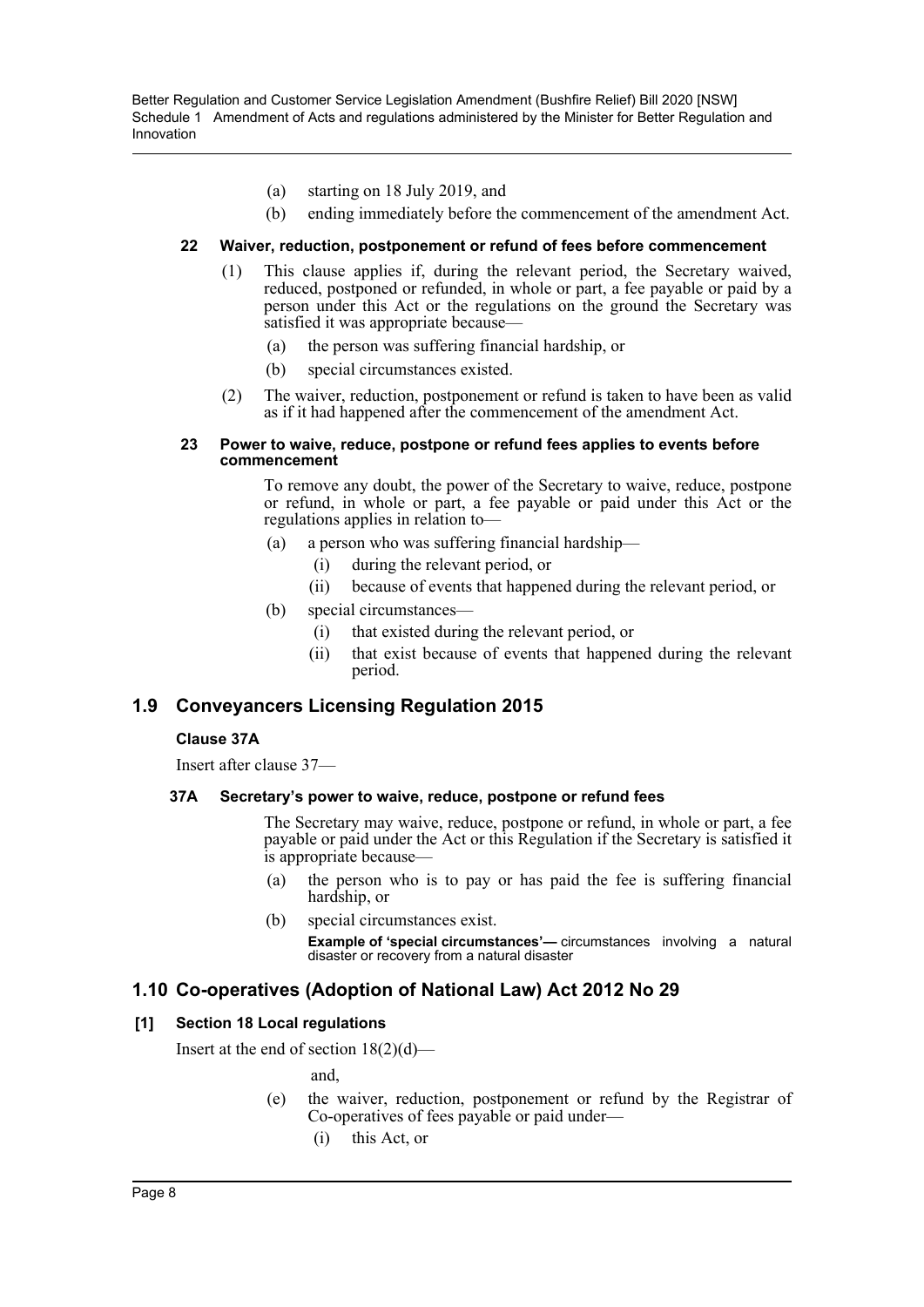- (ii) the *Co-operatives National Law (NSW)*, or
- (iii) the *Co-operatives National Regulations (NSW)*, or
- (iv) the local regulations.

## **[2] Schedule 1 Savings and transitional provisions**

Insert after Part 2—

## **Part 3 Provisions consequent on enactment of Better Regulation and Customer Service Legislation Amendment (Bushfire Relief) Act 2020**

### **10 Definitions**

In this Part—

*amendment Act* means the *Better Regulation and Customer Service Legislation Amendment (Bushfire Relief) Act 2020*.

*relevant period* means the period—

- (a) starting on 18 July 2019, and
- (b) ending immediately before the commencement of the amendment Act.

#### **11 Waiver, reduction, postponement or refund of fees before commencement**

- (1) This clause applies if, during the relevant period, the Registrar of Co-operatives waived, reduced, postponed or refunded, in whole or part, a fee payable or paid by a person under this Act or the regulations on the ground the Registrar was satisfied it was appropriate because—
	- (a) the person was suffering financial hardship, or
	- (b) special circumstances existed.
- (2) The waiver, reduction, postponement or refund is taken to have been as valid as if it had happened after the commencement of the amendment Act.

#### **12 Power to waive, reduce, postpone or refund fees applies to events before commencement**

To remove any doubt, the power of the Registrar of Co-operatives to waive, reduce, postpone or refund, in whole or part, a fee payable or paid under this Act or the regulations applies in relation to—

- (a) a person who was suffering financial hardship—
	- (i) during the relevant period, or
	- (ii) because of events that happened during the relevant period, or
- (b) special circumstances—
	- (i) that existed during the relevant period, or
	- (ii) that exist because of events that happened during the relevant period.

## **1.11 Co-operatives (New South Wales) Regulation 2014**

### **Clause 13**

Omit the clause. Insert instead—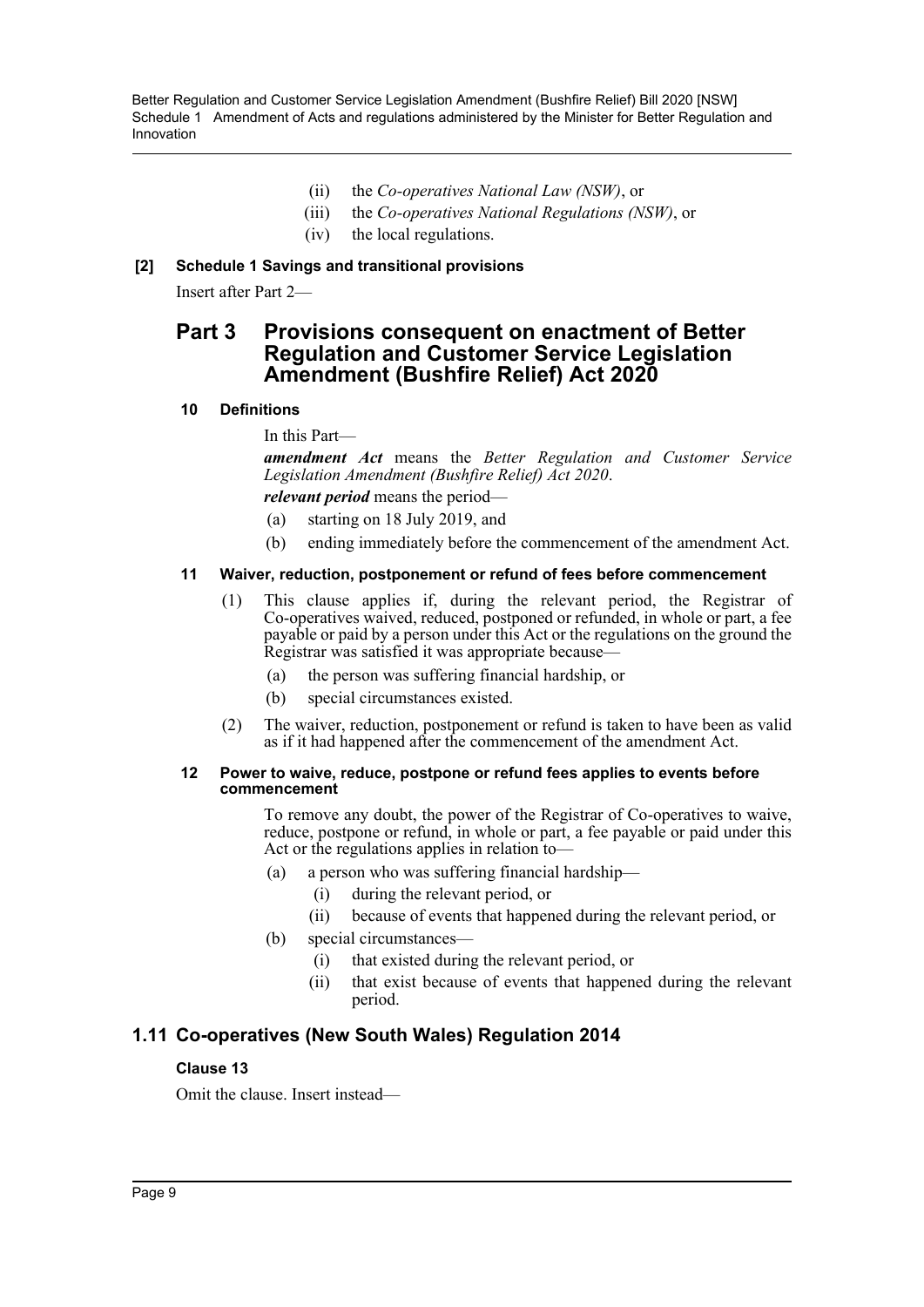### **13 Registrar's power to waive, reduce, postpone or refund fees**

- (1) The Registrar of Co-operatives may waive, reduce, postpone or refund, in whole or part, a fee payable or paid under relevant legislation if the Registrar is satisfied it is appropriate because —
	- (a) the person who is to pay or has paid the fee is suffering financial hardship, or
	- (b) special circumstances exist.
		- **Example of 'special circumstances'—** circumstances involving a natural disaster or recovery from a natural disaster
- (2) In this clause—

*relevant legislation* means the following—

- (a) the Act,
- (b) the *Co-operatives National Law (NSW)*,
- (c) the *Co-operatives National Regulations (NSW)*,
- (d) this Regulation.

## **1.12 Explosives Act 2003 No 39**

## **[1] Section 36 Regulations**

Insert after section  $36(2)(b)$ —

(b1) the waiver, reduction, postponement or refund by the regulatory authority of fees payable or paid under this Act or the regulations,

## **[2] Schedule 1 Savings, transitional and other provisions**

Insert after Part 4—

## **Part 5 Provisions consequent on enactment of Better Regulation and Customer Service Legislation Amendment (Bushfire Relief) Act 2020**

## **11 Definitions**

In this Part—

*amendment Act* means the *Better Regulation and Customer Service Legislation Amendment (Bushfire Relief) Act 2020*. *relevant period* means the period—

- (a) starting on 18 July 2019, and
- (b) ending immediately before the commencement of the amendment Act.

### **12 Waiver, reduction, postponement or refund of fees before commencement**

- (1) This clause applies if, during the relevant period, the regulatory authority waived, reduced, postponed or refunded, in whole or part, a fee payable or paid by a person under this Act or the regulations on the ground the regulatory authority was satisfied it was appropriate because—
	- (a) the person was suffering financial hardship, or
	- (b) special circumstances existed.
- (2) The waiver, reduction, postponement or refund is taken to have been as valid as if it had happened after the commencement of the amendment Act.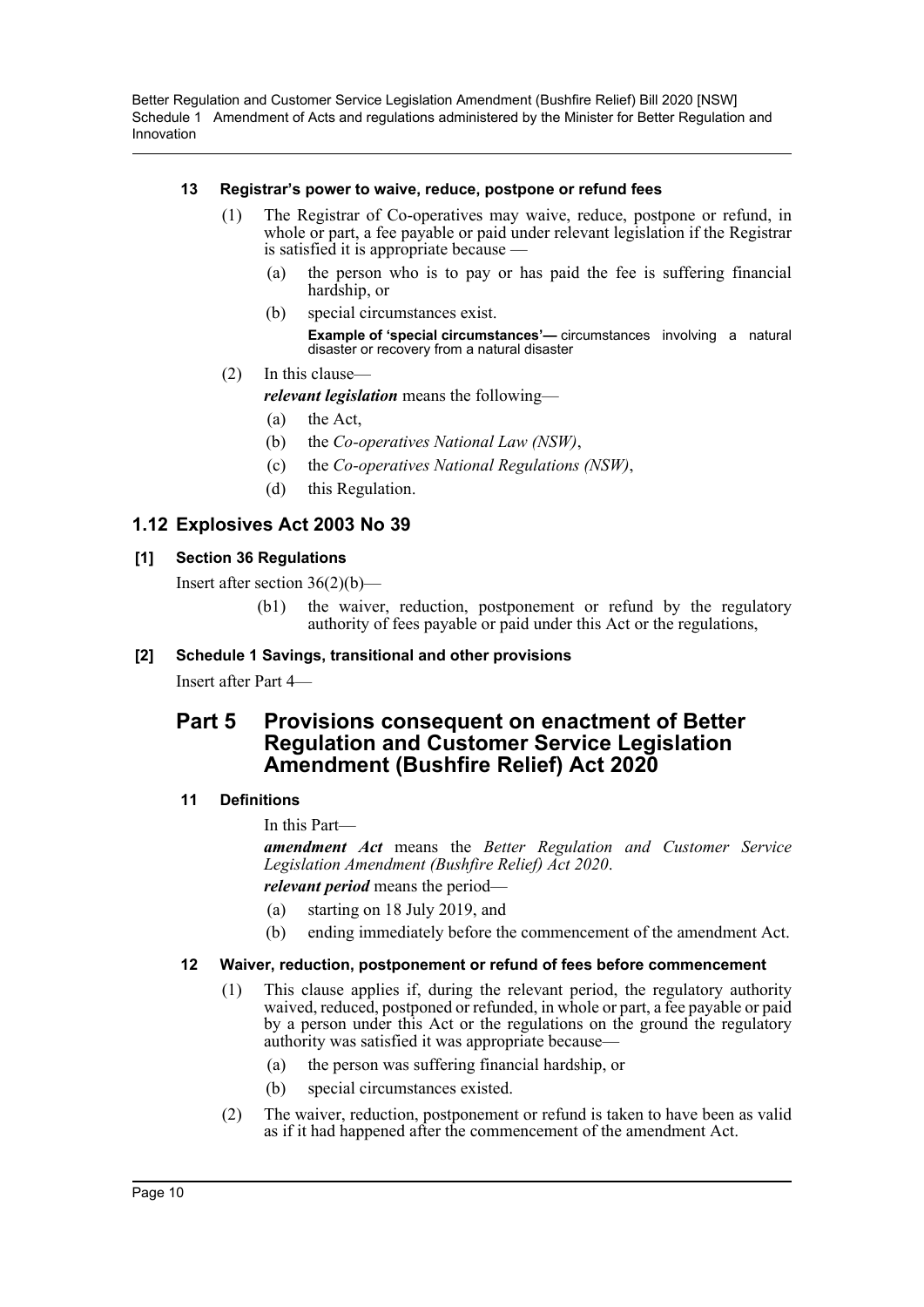#### **13 Power to waive, reduce, postpone or refund fees applies to events before commencement**

To remove any doubt, the power of the regulatory authority to waive, reduce, postpone or refund, in whole or part, a fee payable or paid under this Act or the regulations applies in relation to—

- (a) a person who was suffering financial hardship—
	- (i) during the relevant period, or
	- (ii) because of events that happened during the relevant period, or
- (b) special circumstances—
	- (i) that existed during the relevant period, or
	- (ii) that exist because of events that happened during the relevant period.

## **1.13 Explosives Regulation 2013**

#### **Clause 114A**

Insert after clause 114—

#### **114A Regulatory authority's power to waive, reduce, postpone or refund fees**

The regulatory authority may waive, reduce, postpone or refund, in whole or part, a fee payable or paid under the Act or this Regulation if the regulatory authority is satisfied it is appropriate because—

- (a) the person who is to pay or has paid the fee is suffering financial hardship, or
- (b) special circumstances exist.

**Example of 'special circumstances'—** circumstances involving a natural disaster or recovery from a natural disaster

## **1.14 Fair Trading Legislation Amendment (Reform) Act 2018 No 65**

### **Schedule 2 Amendments relating to 1, 3 and 5 year terms and restorations**

Omit Schedule 2.3[2], 2.5[5], 2.8[9], 2.9[6], 2.10[4], 2.12[5], 2.14[7] and 2.15[8].

## **1.15 Home Building Act 1989 No 147**

### **[1] Section 140 Regulations**

Omit section 140(2)(j). Insert instead—

- (j) fees payable under this Act or the regulations,
- (j1) the waiver, reduction, postponement or refund by the Secretary of fees payable or paid under this Act or the regulations,

### **[2] Schedule 4 Savings and transitional provisions**

Insert after Part 23—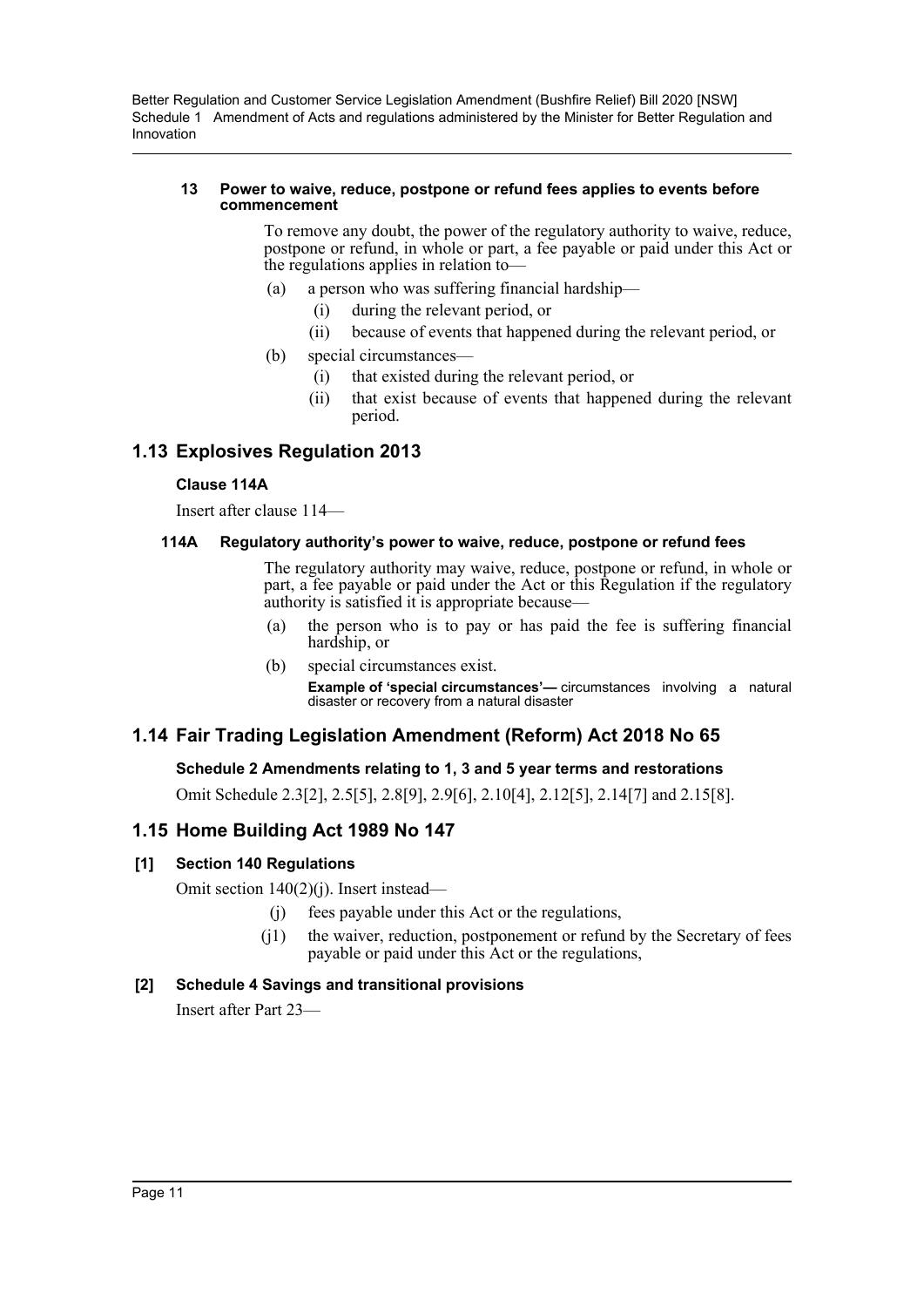## **Part 24 Provisions consequent on enactment of Better Regulation and Customer Service Legislation Amendment (Bushfire Relief) Act 2020**

### **153 Definitions**

### In this Part—

*amendment Act* means the *Better Regulation and Customer Service Legislation Amendment (Bushfire Relief) Act 2020*.

*relevant period* means the period—

- (a) starting on 18 July 2019, and
- (b) ending immediately before the commencement of the amendment Act.

#### **154 Waiver, reduction, postponement or refund of fees before commencement**

- (1) This clause applies if, during the relevant period, the Secretary waived, reduced, postponed or refunded, in whole or part, a fee payable or paid by a person under this Act or the regulations on the ground the Secretary was satisfied it was appropriate because—
	- (a) the person was suffering financial hardship, or
	- (b) special circumstances existed.
- (2) The waiver, reduction, postponement or refund is taken to have been as valid as if it had happened after the commencement of the amendment Act.

#### **155 Power to waive, reduce, postpone or refund fees applies to events before commencement**

To remove any doubt, the power of the Secretary to waive, reduce, postpone or refund, in whole or part, a fee payable or paid under this Act or the regulations applies in relation to—

- (a) a person who was suffering financial hardship—
	- (i) during the relevant period, or
		- (ii) because of events that happened during the relevant period, or
- (b) special circumstances—
	- (i) that existed during the relevant period, or
	- (ii) that exist because of events that happened during the relevant period.

## **1.16 Home Building Regulation 2014**

### **Clause 71B**

Insert after clause 71A—

### **71B Secretary's power to waive, reduce, postpone or refund fees**

The Secretary may waive, reduce, postpone or refund, in whole or part, a fee payable or paid under the Act or this Regulation if the Secretary is satisfied it is appropriate because—

- (a) the person who is to pay or has paid the fee is suffering financial hardship, or
- (b) special circumstances exist.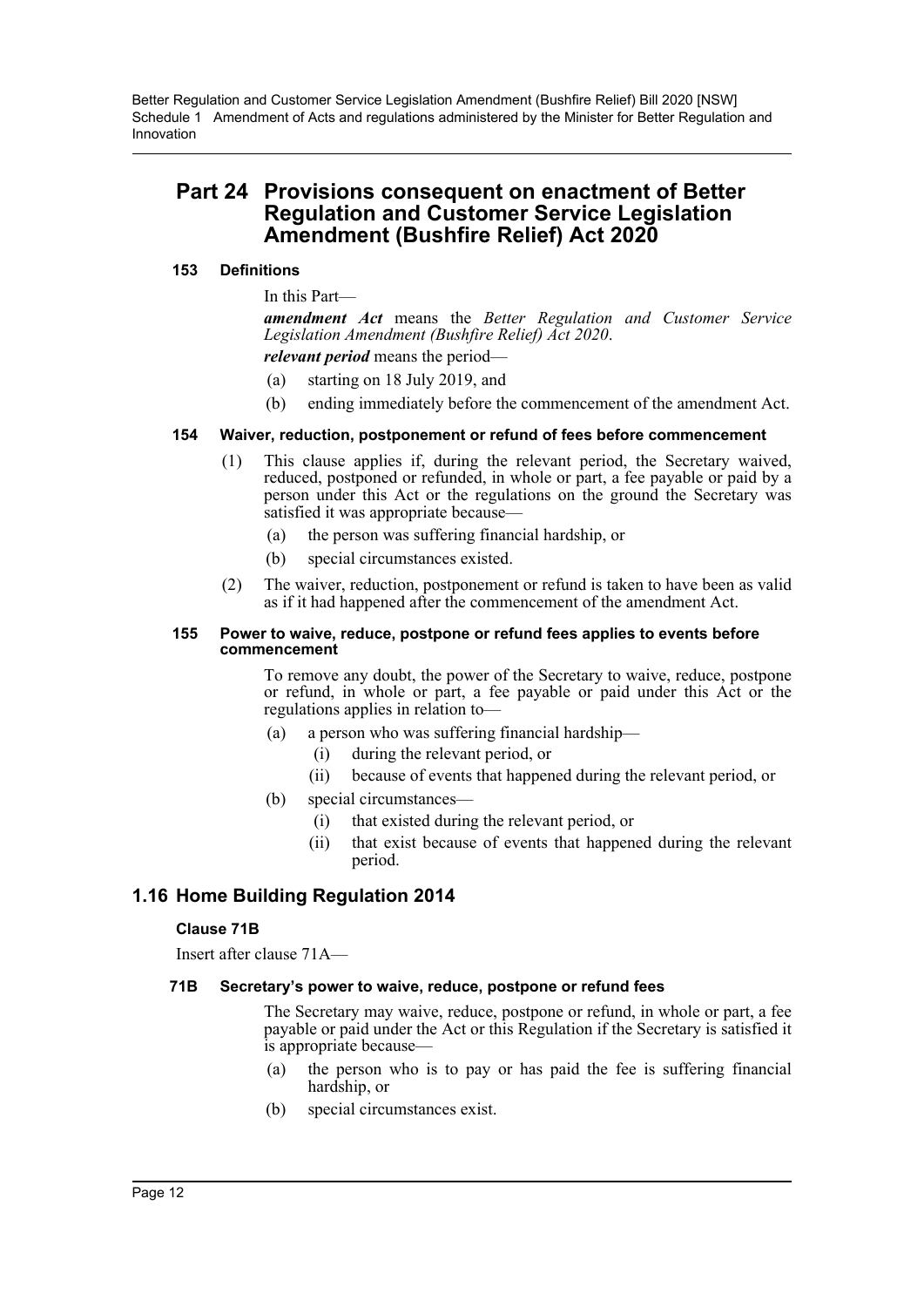> **Example of 'special circumstances'—** circumstances involving a natural disaster or recovery from a natural disaster

## **1.17 Lotteries and Art Unions Act 1901 No 34**

### **[1] Section 23 Regulations**

Insert after section 23(1)(f)—

(f1) The waiver, reduction, postponement or refund by the Secretary of the Department of Customer Service of fees payable or paid under this Act or the regulations.

### **[2] Schedule 2 Savings and transitional provisions**

Insert after Part 4—

## **Part 5 Provisions consequent on enactment of Better Regulation and Customer Service Legislation Amendment (Bushfire Relief) Act 2020**

## **8 Definitions**

In this Part—

*amendment Act* means the *Better Regulation and Customer Service Legislation Amendment (Bushfire Relief) Act 2020*.

*relevant period* means the period—

- (a) starting on 18 July 2019, and
- (b) ending immediately before the commencement of the amendment Act.

### **9 Waiver, reduction, postponement or refund of fees before commencement**

- (1) This clause applies if, during the relevant period, the Secretary of the Department of Customer Service waived, reduced, postponed or refunded, in whole or part, a fee payable or paid by a person under this Act or the regulations on the ground the Secretary was satisfied it was appropriate because—
	- (a) the person was suffering financial hardship, or
	- (b) special circumstances existed.
- (2) The waiver, reduction, postponement or refund is taken to have been as valid as if it had happened after the commencement of the amendment Act.

#### **10 Power to waive, reduce, postpone or refund fees applies to events before commencement**

To remove any doubt, the power of the Secretary of the Department of Customer Service to waive, reduce, postpone or refund, in whole or part, a fee payable or paid under this Act or the regulations applies in relation to—

- (a) a person who was suffering financial hardship—
	- (i) during the relevant period, or
	- (ii) because of events that happened during the relevant period, or
- (b) special circumstances—
	- (i) that existed during the relevant period, or
	- (ii) that exist because of events that happened during the relevant period.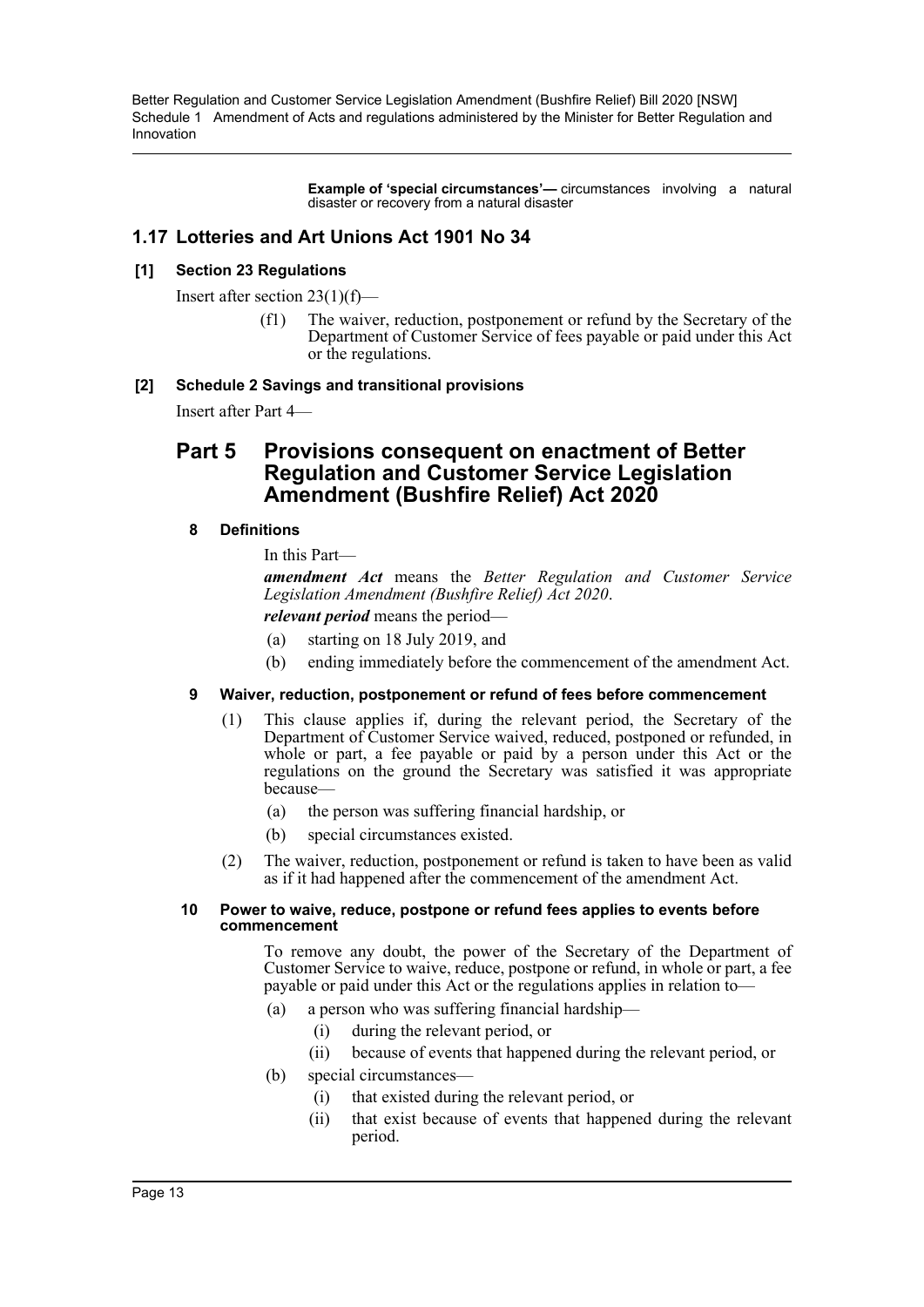## **1.18 Lotteries and Art Unions Regulation 2014**

### **Clause 153A**

Insert after clause 153—

## **153A Secretary's power to waive, reduce, postpone or refund fees**

The Secretary of the Department of Customer Service may waive, reduce, postpone or refund, in whole or part, a fee payable or paid under the Act or this Regulation if the Secretary is satisfied it is appropriate because—

- (a) the person who is to pay or has paid the fee is suffering financial hardship, or
- (b) special circumstances exist.

**Example of 'special circumstances'—** circumstances involving a natural disaster or recovery from a natural disaster

## **1.19 Motor Dealers and Repairers Act 2013 No 107**

## **[1] Section 186 Regulations**

Omit section 186(2)(d). Insert instead—

(d) the waiver, reduction, postponement or refund by the Secretary of fees payable or paid under this Act or the regulations,

## **[2] Schedule 2 Savings, transitional and other provisions**

Insert after Part 4—

## **Part 5 Provisions consequent on enactment of Better Regulation and Customer Service Legislation Amendment (Bushfire Relief) Act 2020**

## **21 Definitions**

In this Part—

*amendment Act* means the *Better Regulation and Customer Service Legislation Amendment (Bushfire Relief) Act 2020*. *relevant period* means the period—

(a) starting on 18 July 2019, and

(b) ending immediately before the commencement of the amendment Act.

### **22 Waiver, reduction, postponement or refund of fees before commencement**

- (1) This clause applies if, during the relevant period, the Secretary waived, reduced, postponed or refunded, in whole or part, a fee payable or paid by a person under this Act or the regulations on the ground the Secretary was satisfied it was appropriate because—
	- (a) the person was suffering financial hardship, or
	- (b) special circumstances existed.
- (2) The waiver, reduction, postponement or refund is taken to have been as valid as if it had happened after the commencement of the amendment Act.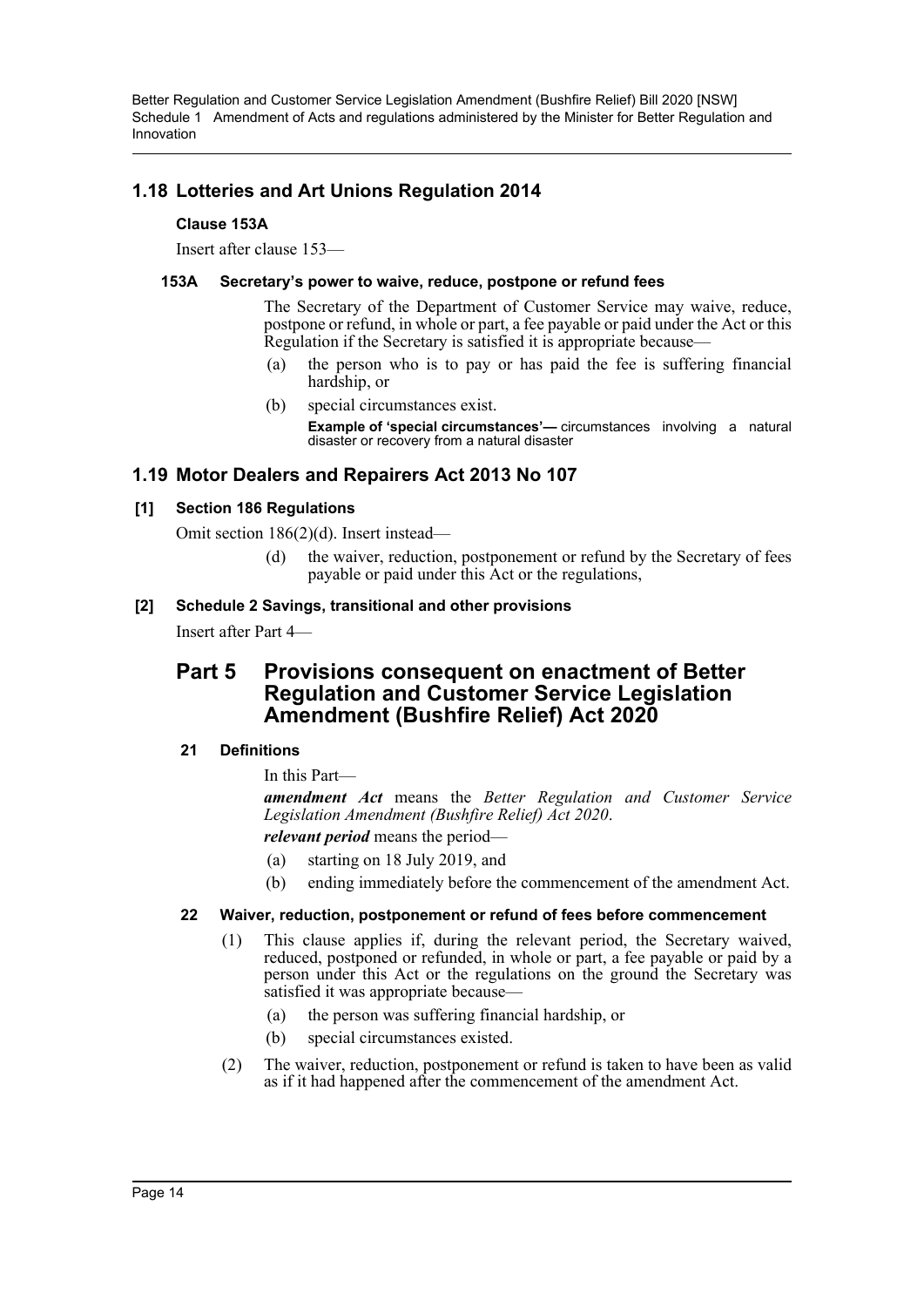#### **23 Power to waive, reduce, postpone or refund fees applies to events before commencement**

To remove any doubt, the power of the Secretary to waive, reduce, postpone or refund, in whole or part, a fee payable or paid under this Act or the regulations applies in relation to—

- (a) a person who was suffering financial hardship—
	- (i) during the relevant period, or
	- (ii) because of events that happened during the relevant period, or
- (b) special circumstances—
	- (i) that existed during the relevant period, or
	- (ii) that exist because of events that happened during the relevant period.

## **1.20 Motor Dealers and Repairers Regulation 2014**

#### **Clause 9A**

Insert after clause 9—

#### **9A Secretary's power to waive, reduce, postpone or refund fees**

The Secretary may waive, reduce, postpone or refund, in whole or part, a fee payable or paid under the Act or this Regulation if the Secretary is satisfied it is appropriate because—

- (a) the person who is to pay or has paid the fee is suffering financial hardship, or
- (b) special circumstances exist. **Example of 'special circumstances'—** circumstances involving a natural disaster or recovery from a natural disaster

## **1.21 Paintball Act 2018 No 44**

### **[1] Section 80 Regulations**

Insert after section 80(1)—

- (1A) Without limiting subsection (1), the regulations may provide for—
	- (a) fees payable under this Act or the regulations, and
	- (b) the waiver, reduction, postponement or refund by the Secretary of fees payable or paid under this Act or the regulations.

### **[2] Schedule 1 Savings, transitional and other provisions**

Insert after Part 2—

## **Part 3 Provisions consequent on enactment of Better Regulation and Customer Service Legislation Amendment (Bushfire Relief) Act 2020**

**7 Definitions**

In this Part—

*amendment Act* means the *Better Regulation and Customer Service Legislation Amendment (Bushfire Relief) Act 2020*.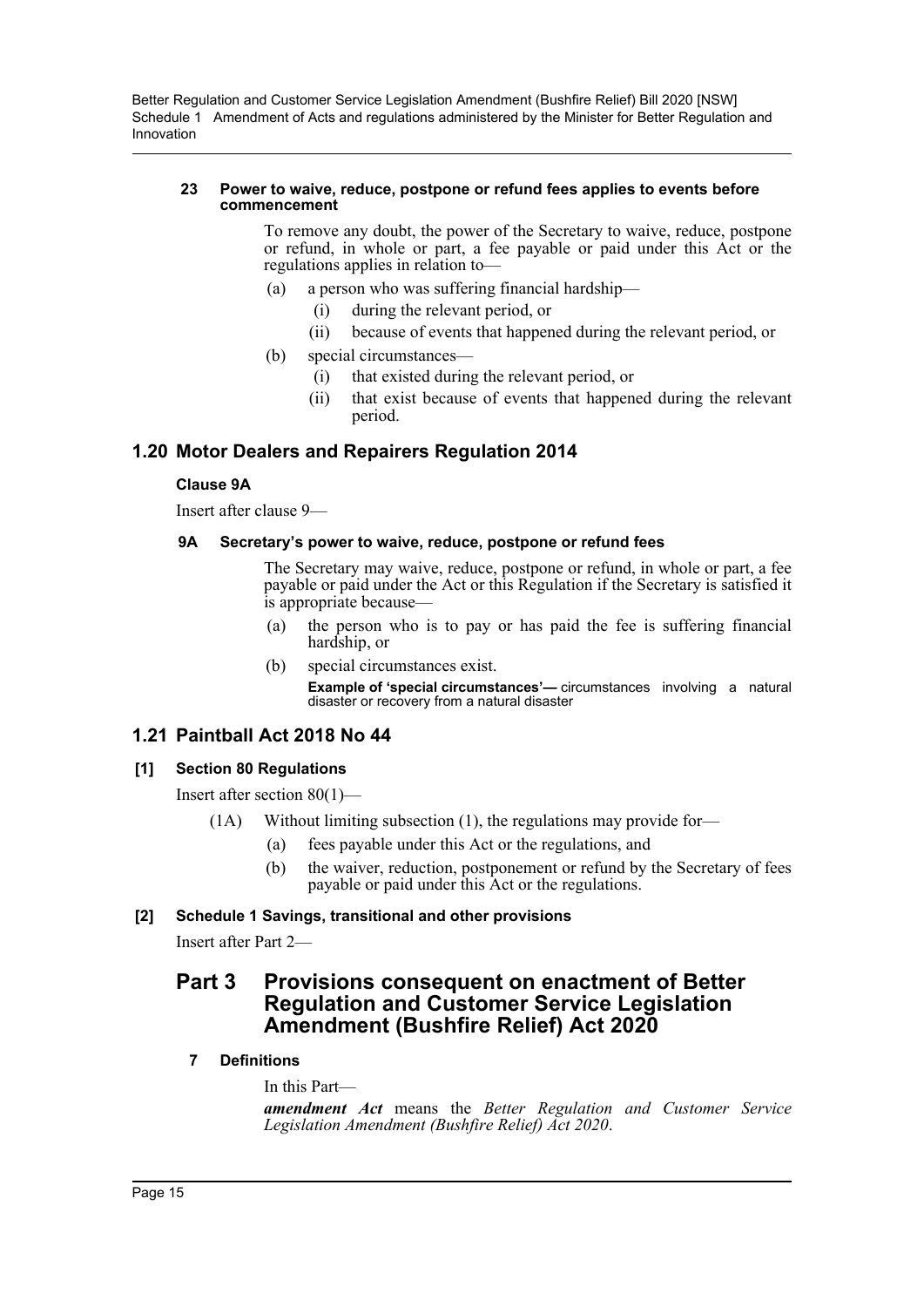*relevant period* means the period—

- (a) starting on 18 July 2019, and
- (b) ending immediately before the commencement of the amendment Act.

## **8 Waiver, reduction, postponement or refund of fees before commencement**

- (1) This clause applies if, during the relevant period, the Secretary waived, reduced, postponed or refunded, in whole or part, a fee payable or paid by a person under this Act or the regulations on the ground the Secretary was satisfied it was appropriate because—
	- (a) the person was suffering financial hardship, or
	- (b) special circumstances existed.
- (2) The waiver, reduction, postponement or refund is taken to have been as valid as if it had happened after the commencement of the amendment Act.

#### **9 Power to waive, reduce, postpone or refund fees applies to events before commencement**

To remove any doubt, the power of the Secretary to waive, reduce, postpone or refund, in whole or part, a fee payable or paid under this Act or the regulations applies in relation to—

- (a) a person who was suffering financial hardship—
	- (i) during the relevant period, or
	- (ii) because of events that happened during the relevant period, or
- (b) special circumstances—
	- (i) that existed during the relevant period, or
	- (ii) that exist because of events that happened during the relevant period.

## **1.22 Paintball Regulation 2019**

## **Clause 13**

Insert after clause 12—

### **13 Secretary's power to waive, reduce, postpone or refund fees**

The Secretary may waive, reduce, postpone or refund, in whole or part, a fee payable or paid under the Act or this Regulation if the Secretary is satisfied it is appropriate because—

- (a) the person who is to pay or has paid the fee is suffering financial hardship, or
- (b) special circumstances exist.

**Example of 'special circumstances'—** circumstances involving a natural disaster or recovery from a natural disaster

## **1.23 Pawnbrokers and Second-hand Dealers Act 1996 No 13**

## **[1] Section 43 Regulations**

Insert after section  $43(1)(g)$ —

 $(g1)$  the waiver, reduction, postponement or refund by the Secretary of fees payable or paid under this Act or the regulations,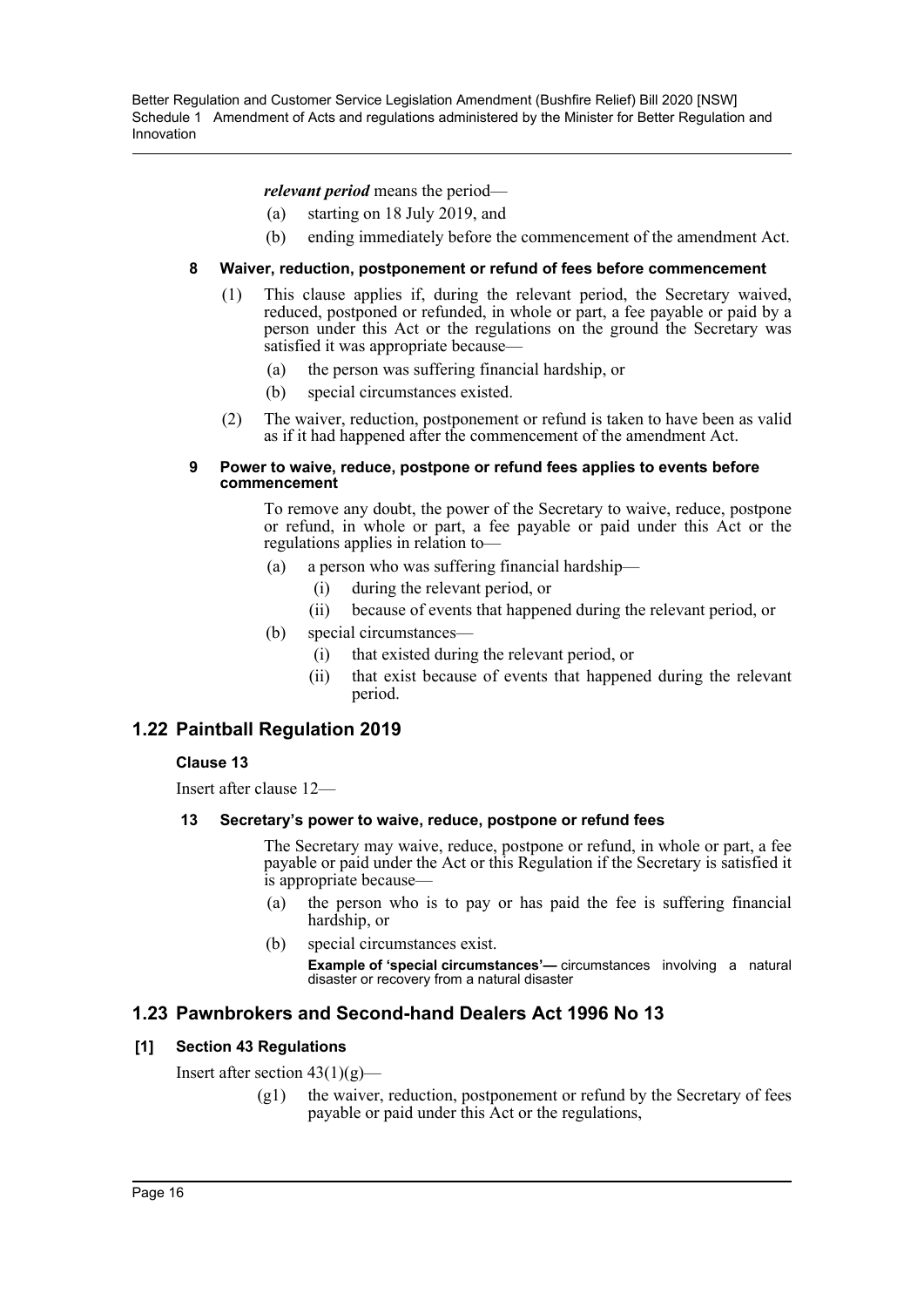### **[2] Schedule 2 Savings and transitional provisions**

Insert at the end of the Schedule, with appropriate Part and clause numbering—

## **Part Provisions consequent on enactment of Better Regulation and Customer Service Legislation Amendment (Bushfire Relief) Act 2020**

### **Definitions**

In this Part—

*amendment Act* means the *Better Regulation and Customer Service Legislation Amendment (Bushfire Relief) Act 2020*.

*relevant period* means the period—

- (a) starting on 18 July 2019, and
- (b) ending immediately before the commencement of the amendment Act.

#### **Waiver, reduction, postponement or refund of fees before commencement**

- (1) This clause applies if, during the relevant period, the Secretary waived, reduced, postponed or refunded, in whole or part, a fee payable or paid by a person under this Act or the regulations on the ground the Secretary was satisfied it was appropriate because—
	- (a) the person was suffering financial hardship, or
	- (b) special circumstances existed.
- (2) The waiver, reduction, postponement or refund is taken to have been as valid as if it had happened after the commencement of the amendment Act.

#### **Power to waive, reduce, postpone or refund fees applies to events before commencement**

To remove any doubt, the power of the Secretary to waive, reduce, postpone or refund, in whole or part, a fee payable or paid under this Act or the regulations applies in relation to—

- (a) a person who was suffering financial hardship—
	- (i) during the relevant period, or
	- (ii) because of events that happened during the relevant period, or
- (b) special circumstances—
	- (i) that existed during the relevant period, or
	- (ii) that exist because of events that happened during the relevant period.

## **1.24 Pawnbrokers and Second-hand Dealers Regulation 2015**

### **Clause 8A**

Insert after clause 8—

### **8A Secretary's power to waive, reduce, postpone or refund fees**

The Secretary may waive, reduce, postpone or refund, in whole or part, a fee payable or paid under the Act or this Regulation if the Secretary is satisfied it is appropriate because—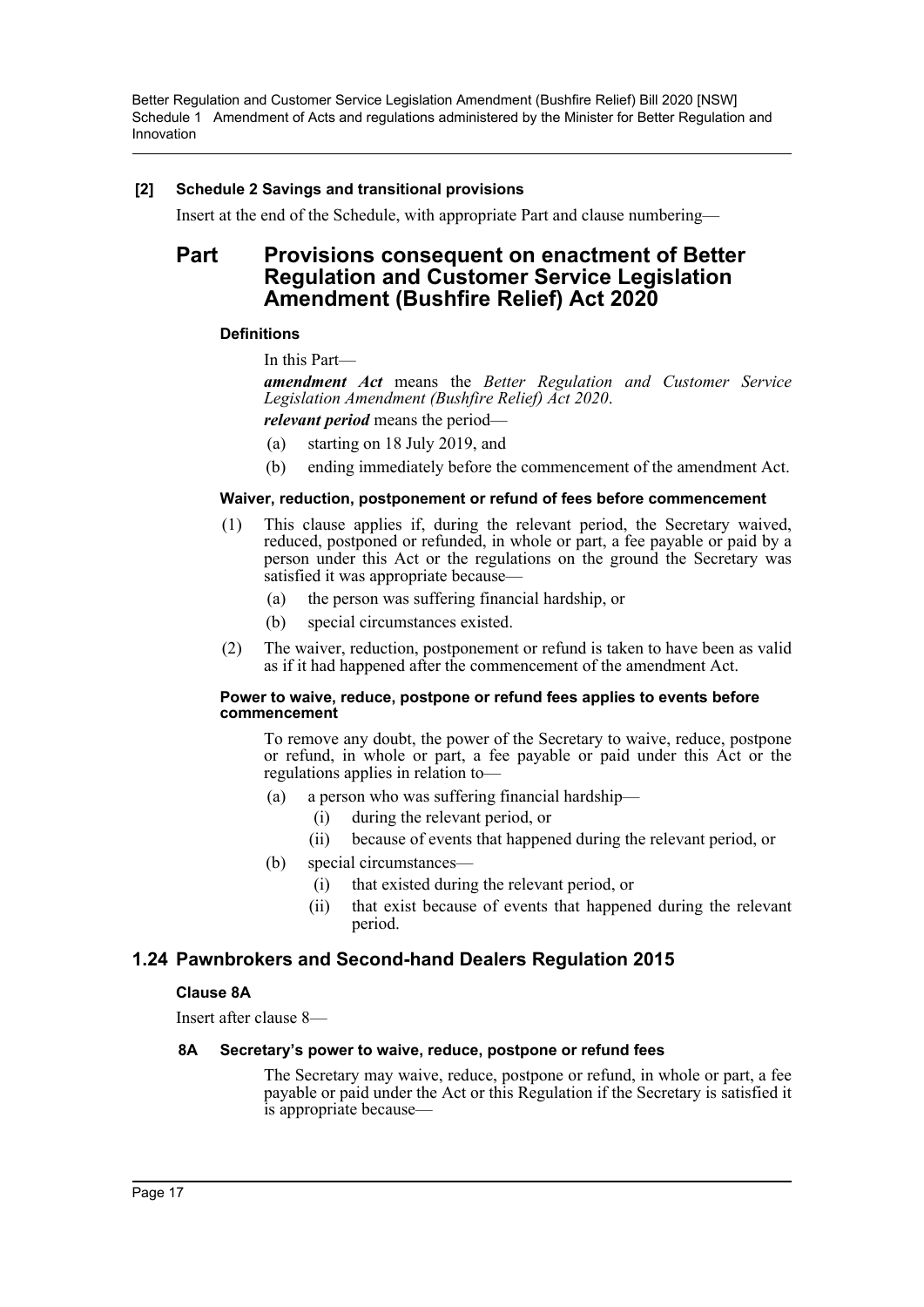- (a) the person who is to pay or has paid the fee is suffering financial hardship, or
- (b) special circumstances exist. **Example of 'special circumstances'—** circumstances involving a natural disaster or recovery from a natural disaster

## **1.25 Property and Stock Agents Act 2002 No 66**

### **[1] Section 230 Regulations**

Insert after section  $230(2)(g)$ —

- $(g1)$  fees payable under this Act or the regulations,
- $(g2)$  the waiver, reduction, postponement or refund by the Secretary of fees payable or paid under this Act or the regulations.

### **[2] Schedule 1 Savings and transitional provisions**

Insert at the end of the Schedule, with appropriate Part and clause numbering—

## **Part Provisions consequent on enactment of Better Regulation and Customer Service Legislation Amendment (Bushfire Relief) Act 2020**

#### **Definitions**

In this Part—

*amendment Act* means the *Better Regulation and Customer Service Legislation Amendment (Bushfire Relief) Act 2020*.

*relevant period* means the period—

- (a) starting on 18 July 2019, and
- (b) ending immediately before the commencement of the amendment Act.

#### **Waiver, reduction, postponement or refund of fees before commencement**

- (1) This clause applies if, during the relevant period, the Secretary waived, reduced, postponed or refunded, in whole or part, a fee payable or paid by a person under this Act or the regulations on the ground the Secretary was satisfied it was appropriate because—
	- (a) the person was suffering financial hardship, or
	- (b) special circumstances existed.
- (2) The waiver, reduction, postponement or refund is taken to have been as valid as if it had happened after the commencement of the amendment Act.

#### **Power to waive, reduce, postpone or refund fees applies to events before commencement**

To remove any doubt, the power of the Secretary to waive, reduce, postpone or refund, in whole or part, a fee payable or paid under this Act or the regulations applies in relation to—

- (a) a person who was suffering financial hardship—
	- (i) during the relevant period, or
	- (ii) because of events that happened during the relevant period, or
- (b) special circumstances—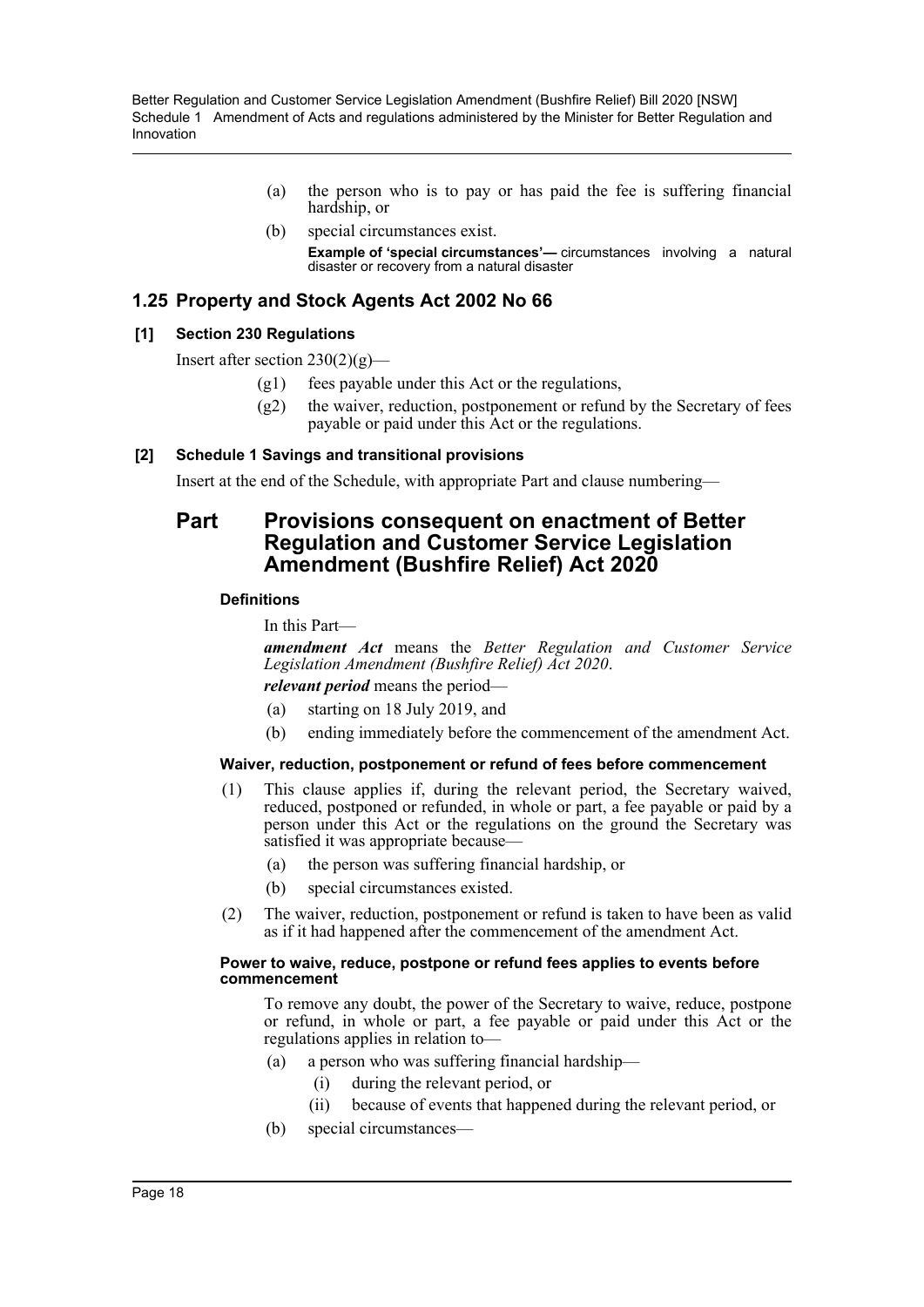- (i) that existed during the relevant period, or
- (ii) that exist because of events that happened during the relevant period.

## **1.26 Property and Stock Agents Regulation 2014**

#### **Clause 56**

Insert after clause 55—

#### **56 Secretary's power to waive, reduce, postpone or refund fees**

The Secretary may waive, reduce, postpone or refund, in whole or part, a fee payable or paid under the Act or this Regulation if the Secretary is satisfied it is appropriate because—

- (a) the person who is to pay or has paid the fee is suffering financial hardship, or
- (b) special circumstances exist.

**Example of 'special circumstances'—** circumstances involving a natural disaster or recovery from a natural disaster

## **1.27 Tattoo Parlours Act 2012 No 32**

#### **[1] Section 41 Regulations**

Omit section 41(2)(e). Insert instead—

- (e) licence and permit fees,
- (e1) the waiver, reduction, postponement or refund by the Secretary of fees payable or paid under this Act or the regulations,

### **[2] Schedule 1 Savings, transitional and other provisions**

Insert after Part 4—

## **Part 5 Provisions consequent on enactment of Better Regulation and Customer Service Legislation Amendment (Bushfire Relief) Act 2020**

### **7 Definitions**

In this Part—

*amendment Act* means the *Better Regulation and Customer Service Legislation Amendment (Bushfire Relief) Act 2020*.

*relevant period* means the period—

- (a) starting on 18 July 2019, and
- (b) ending immediately before the commencement of the amendment Act.

#### **8 Waiver, reduction, postponement or refund of fees before commencement**

- (1) This clause applies if, during the relevant period, the Secretary waived, reduced, postponed or refunded, in whole or part, a fee payable or paid by a person under this Act or the regulations on the ground the Secretary was satisfied it was appropriate because—
	- (a) the person was suffering financial hardship, or
	- (b) special circumstances existed.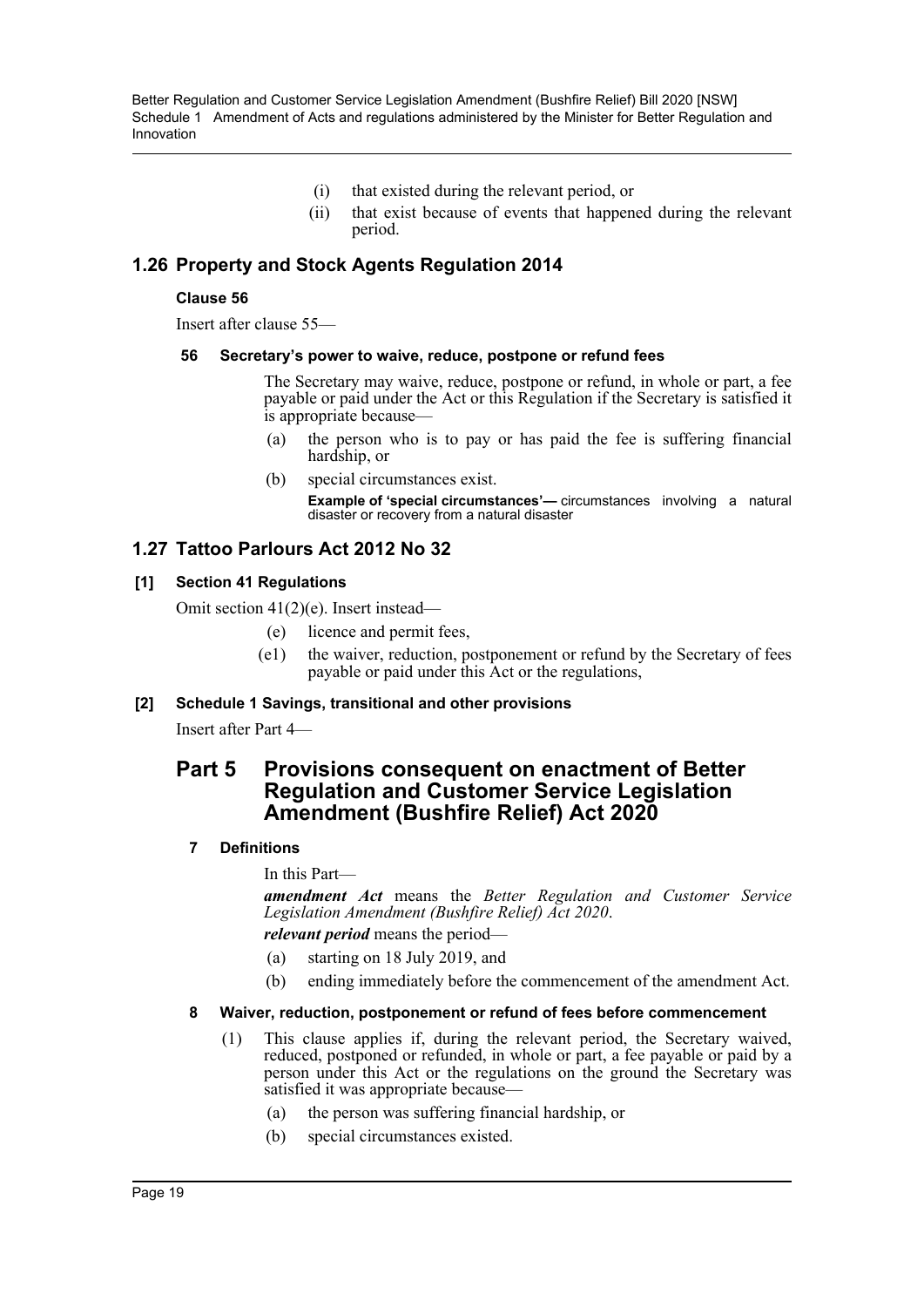(2) The waiver, reduction, postponement or refund is taken to have been as valid as if it had happened after the commencement of the amendment Act.

#### **9 Power to waive, reduce, postpone or refund fees applies to events before commencement**

To remove any doubt, the power of the Secretary to waive, reduce, postpone or refund, in whole or part, a fee payable or paid under this Act or the regulations applies in relation to—

- (a) a person who was suffering financial hardship—
	- (i) during the relevant period, or
	- (ii) because of events that happened during the relevant period, or
- (b) special circumstances—
	- (i) that existed during the relevant period, or
	- (ii) that exist because of events that happened during the relevant period.

## **1.28 Tattoo Parlours Regulation 2013**

### **Clause 26A**

Insert after clause 26—

## **26A Secretary's power to waive, reduce, postpone or refund fees**

The Secretary may waive, reduce, postpone or refund, in whole or part, a fee payable or paid under the Act or this Regulation if the Secretary is satisfied it is appropriate because—

- (a) the person who is to pay or has paid the fee is suffering financial hardship, or
- (b) special circumstances exist.

**Example of 'special circumstances'—** circumstances involving a natural disaster or recovery from a natural disaster

## **1.29 Tow Truck Industry Act 1998 No 111**

## **[1] Section 105 Regulations**

Omit section 105(2)(q). Insert instead—

(q) the waiver, reduction, postponement or refund by the Secretary of fees payable or paid under this Act or the regulations.

## **[2] Schedule 2 Savings and transitional provisions**

Insert after Part 7—

## **Part 8 Provisions consequent on enactment of Better Regulation and Customer Service Legislation Amendment (Bushfire Relief) Act 2020**

## **23 Definitions**

In this Part—

*amendment Act* means the *Better Regulation and Customer Service Legislation Amendment (Bushfire Relief) Act 2020*.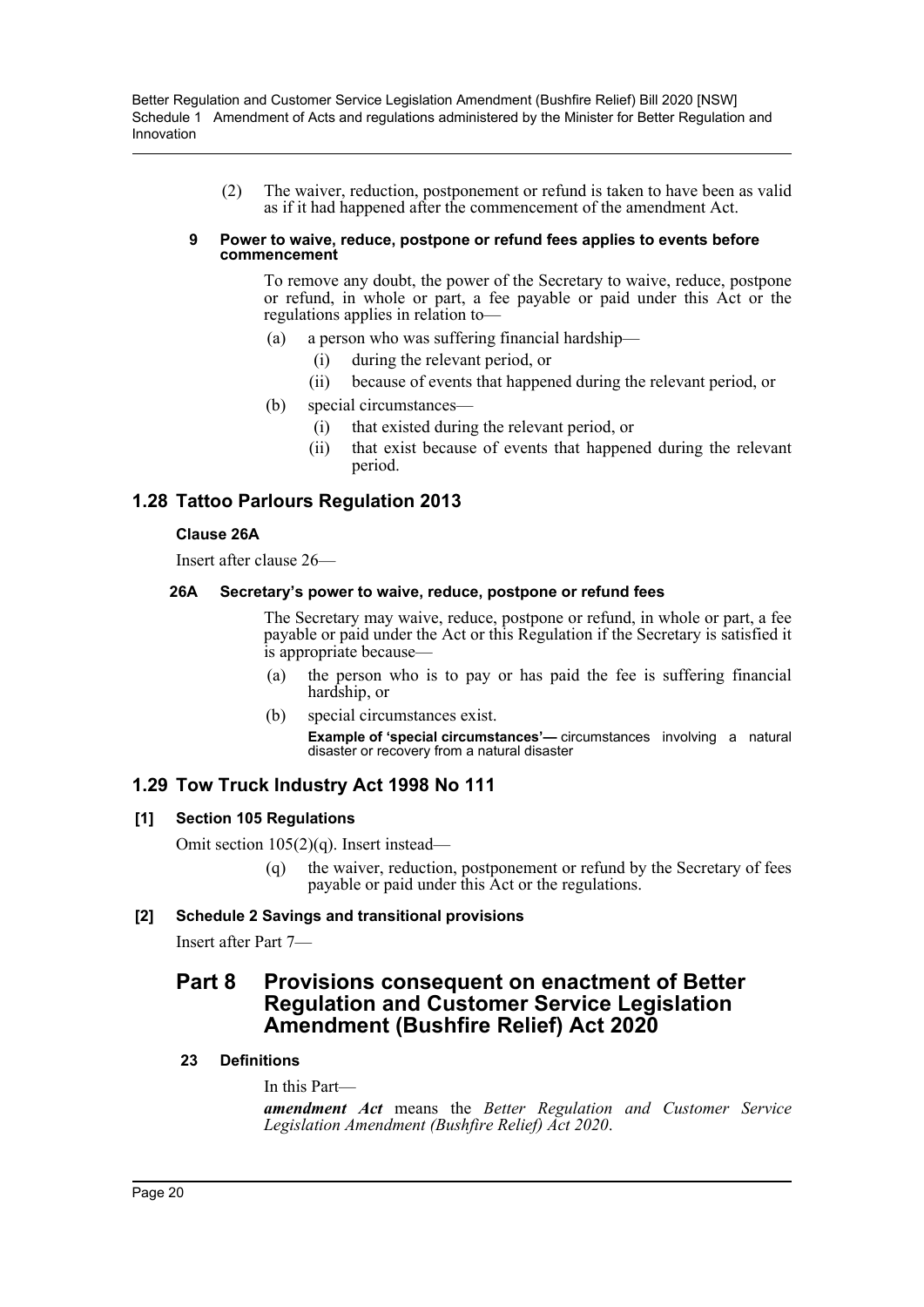*relevant period* means the period—

- (a) starting on 18 July 2019, and
- (b) ending immediately before the commencement of the amendment Act.

## **24 Waiver, reduction, postponement or refund of fees before commencement**

- (1) This clause applies if, during the relevant period, the Secretary waived, reduced, postponed or refunded, in whole or part, a fee payable or paid by a person under this Act or the regulations on the ground the Secretary was satisfied it was appropriate because—
	- (a) the person was suffering financial hardship, or
	- (b) special circumstances existed.
- (2) The waiver, reduction, postponement or refund is taken to have been as valid as if it had happened after the commencement of the amendment Act.

#### **25 Power to waive, reduce, postpone or refund fees applies to events before commencement**

To remove any doubt, the power of the Secretary to waive, reduce, postpone or refund, in whole or part, a fee payable or paid under this Act or the regulations applies in relation to—

- (a) a person who was suffering financial hardship—
	- (i) during the relevant period, or
	- (ii) because of events that happened during the relevant period, or
- (b) special circumstances—
	- (i) that existed during the relevant period, or
	- (ii) that exist because of events that happened during the relevant period.

## **1.30 Tow Truck Industry Regulation 2008**

## **Clause 55A**

Insert after clause 55—

### **55A Secretary's power to waive, reduce, postpone or refund fees**

The Secretary may waive, reduce, postpone or refund, in whole or part, a fee payable or paid under the Act or this Regulation if the Secretary is satisfied it is appropriate because—

- (a) the person who is to pay or has paid the fee is suffering financial hardship, or
- (b) special circumstances exist.

**Example of 'special circumstances'—** circumstances involving a natural disaster or recovery from a natural disaster

## **1.31 Work Health and Safety Act 2011 No 10**

## **[1] Section 276 Regulation-making powers**

Omit "and prescribe the circumstances and way in which fees can be refunded, waived or reduced" from section  $276(3)(g)$ .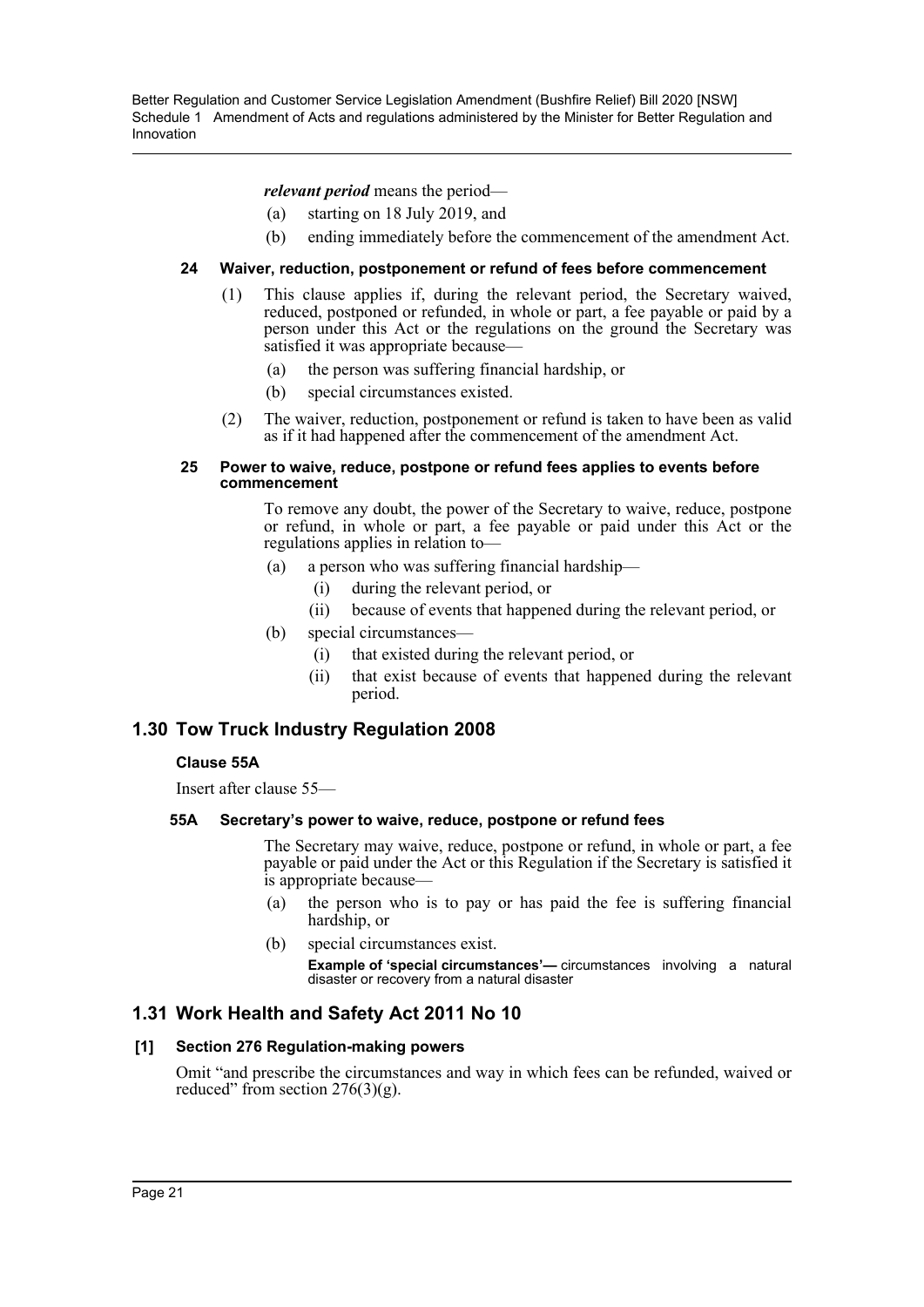## **[2] Section 276(3)(g1)**

Insert after section  $276(3)(g)$ —

 $(g1)$  the waiver, reduction, postponement or refund by the regulator of fees payable or paid under this Act or the regulations, or

### **[3] Schedule 4 Savings, transitional and other provisions**

Insert after Part 6—

## **Part 7 Provisions consequent on enactment of Better Regulation and Customer Service Legislation Amendment (Bushfire Relief) Act 2020**

### **28 Definitions**

In this Part—

*amendment Act* means the *Better Regulation and Customer Service Legislation Amendment (Bushfire Relief) Act 2020*.

## *relevant period* means the period—

- (a) starting on 18 July 2019, and
- (b) ending immediately before the commencement of the amendment Act.

### **29 Waiver, reduction, postponement or refund of fees before commencement**

- (1) This clause applies if, during the relevant period, the regulator waived, reduced, postponed or refunded, in whole or part, a fee payable or paid by a person under this Act or the regulations on the ground the regulator was satisfied it was appropriate because—
	- (a) the person was suffering financial hardship, or
	- (b) special circumstances existed.
- (2) The waiver, reduction, postponement or refund is taken to have been as valid as if it had happened after the commencement of the amendment Act.

#### **30 Power to waive, reduce, postpone or refund fees applies to events before commencement**

To remove any doubt, the power of the regulator to waive, reduce, postpone or refund, in whole or part, a fee payable or paid under this Act or the regulations applies in relation to—

- (a) a person who was suffering financial hardship—
	- (i) during the relevant period, or
	- (ii) because of events that happened during the relevant period, or
- (b) special circumstances—
	- (i) that existed during the relevant period, or
	- (ii) that exist because of events that happened during the relevant period.

## **1.32 Work Health and Safety Regulation 2017**

### **Clause 701A**

Insert after clause 701—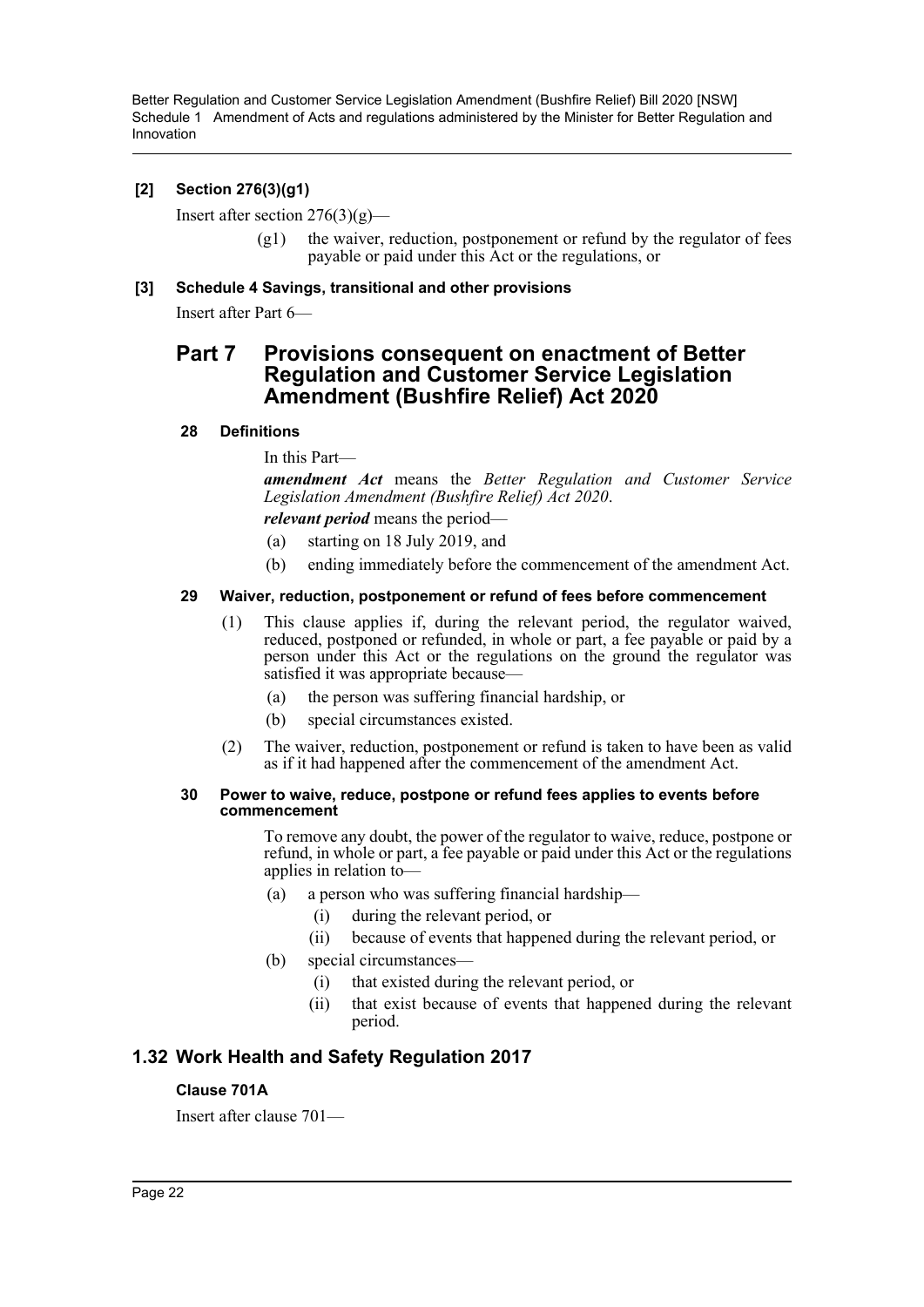#### **701A Regulator's power to waive, reduce, postpone or refund fees**

The regulator may waive, reduce, postpone or refund, in whole or part, a fee payable or paid under the Act or this Regulation if the regulator is satisfied it is appropriate because—

- (a) the person who is to pay or has paid the fee is suffering financial hardship, or
- (b) special circumstances exist.

**Example of 'special circumstances'—** circumstances involving a natural disaster or recovery from a natural disaster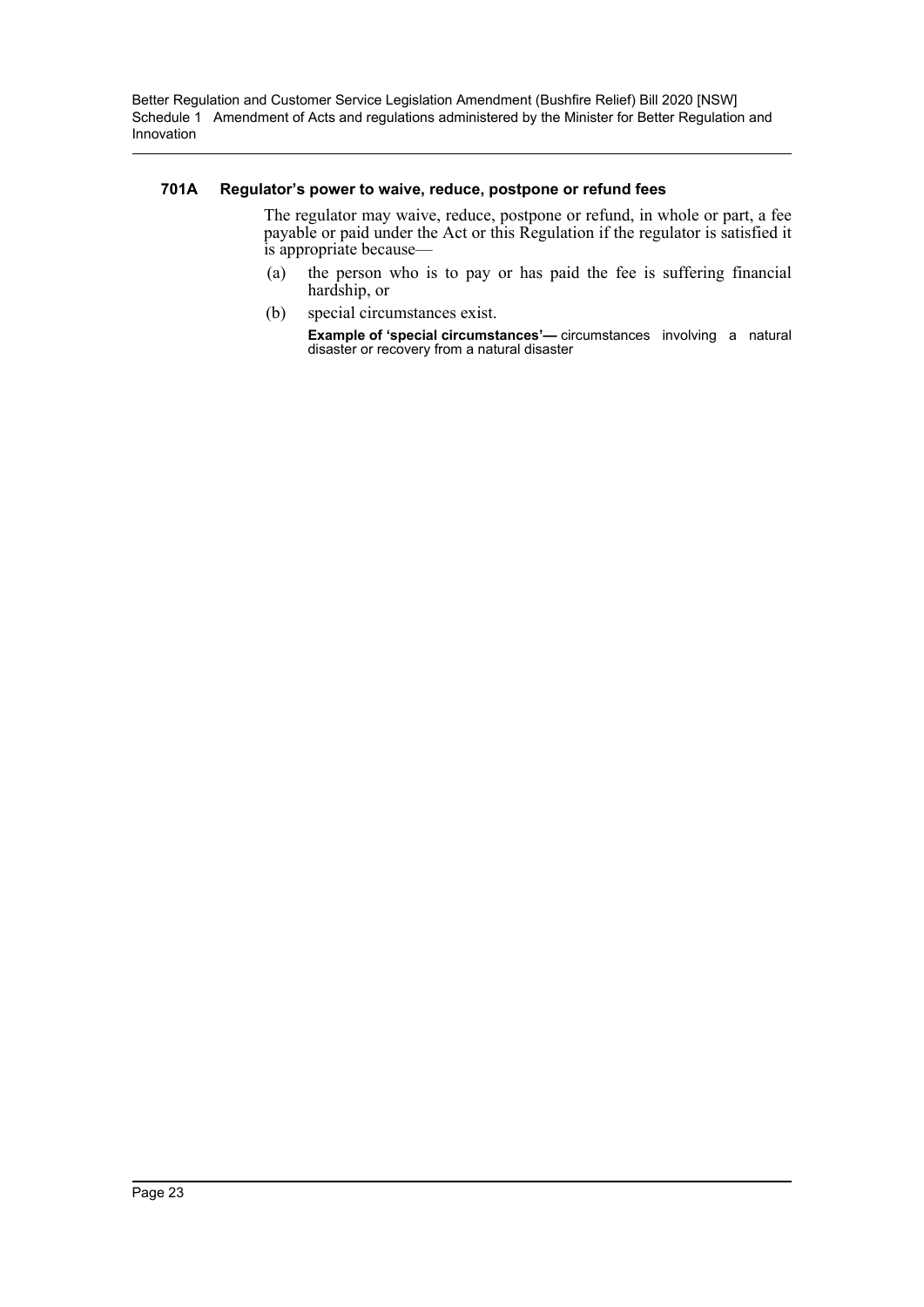Better Regulation and Customer Service Legislation Amendment (Bushfire Relief) Bill 2020 [NSW] Schedule 2 Amendment of Service NSW (One-stop Access to Government Services) Act 2013 No 39

## <span id="page-24-0"></span>**Schedule 2 Amendment of Service NSW (One-stop Access to Government Services) Act 2013 No 39**

## **[1] Section 4**

Omit the section. Insert instead—

## **4 Functions of CEO**

The CEO has the following functions—

- (a) the customer service functions delegated to, or otherwise conferred on, the CEO by or under this Act or another Act,
- (b) any functions conferred or imposed on the CEO by or under this Act or another Act,
- (c) any other functions relating to the delivery of Government services to the people of New South Wales, as directed by the Minister.

## **[2] Section 5 Customer service functions**

Omit section 5(g). Insert instead—

- (g) any function prescribed by the regulations for the purposes of this section,
- (h) any function that is ancillary to a function referred to in paragraphs (a) to  $(g)$ .

### **[3] Section 5A**

Insert after section 5—

### **5A Fees and payments relating to special circumstances**

- (1) This section applies if—
	- (a) a special circumstances declaration is published, and
	- (b) as a result of the declaration—
		- (i) a Government agency, or the head of the agency, on whose behalf the CEO carries out customer service functions gives the CEO written notice that fees to be received, or received, by the CEO on behalf of the agency are to be waived, reduced, postponed or refunded, in whole or part, or
		- (ii) the Minister directs, by written notice given to the CEO, that a relevant payment is to be made to a Government agency on behalf of a person or a class of persons.
- (2) The CEO and members of the staff of Service NSW are, in accordance with the written notice—
	- (a) to waive, reduce, postpone or refund the fees, in whole or part, or
	- (b) make the payment.
- (3) In this section—

*relevant payment* means a payment that is required by or under an Act to be made to a Government agency.

*special circumstances declaration* means—

(a) a Natural Disaster Declaration for the purposes of the Natural Disaster Relief and Recovery Arrangements jointly administered by the Commonwealth and the States and Territories, or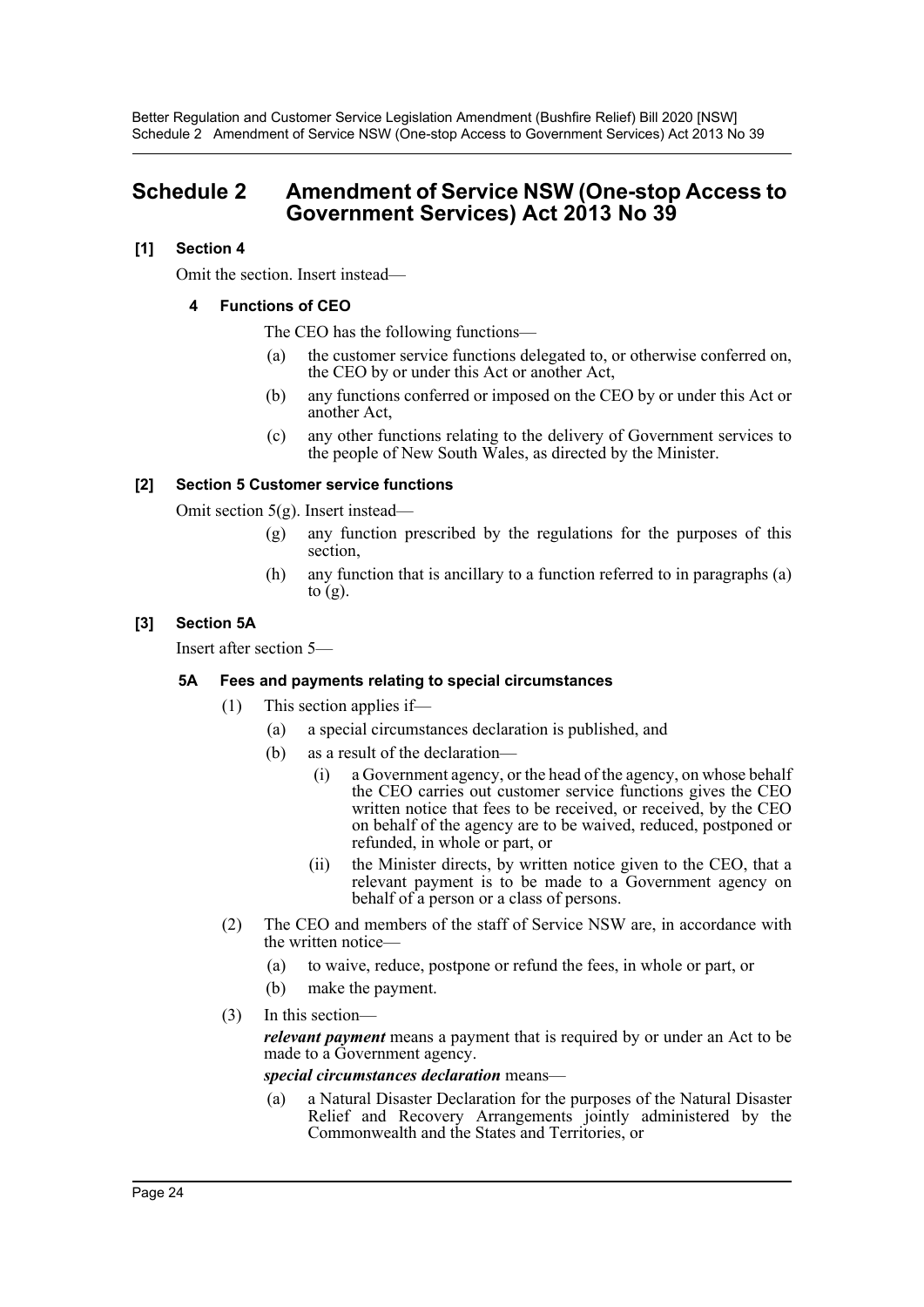- (b) a declaration under section 33 of the *State Emergency and Rescue Management Act 1989* that a state of emergency exists in the whole or part of New South Wales, or
- (c) another declaration prescribed by the regulations.

## **[4] Section 6 Updating customer information with other agencies**

Omit "customer service functions to that person for a Government agency" from section 6(1).

Insert instead "a relevant function to that person".

## **[5] Section 6(5)**

Insert after section 6(4)—

- (5) In this section
	- *relevant function* means—
		- (a) a customer service function on behalf of a Government agency, or
		- (b) another function relating to the delivery of Government services under section 4(c).

### **[6] Section 7 Delegation of customer service functions to CEO under other Acts or instruments**

Insert after section 7(1)—

(1A) To remove any doubt, subsection (1) applies to the delegation by a Minister of any of the Minister's delegable functions under section  $9.7(1)(b)$  or (d) of the *Government Sector Finance Act 2018* that are customer service functions.

## **[7] Section 11 Internal records**

Omit "customer service functions". Insert instead "relevant functions".

## **[8] Section 11(2)**

Insert at the end of section 11—

(2) In this section—

## *relevant functions* means—

- (a) customer service functions, or
- (b) functions relating to the delivery of Government services under section 4(c).

## **[9] Section 12 Agreements authorising agents to act for Service NSW**

Omit "customer service functions" from section 12(1).

Insert instead "relevant functions".

## **[10] Section 12(2)**

Omit the subsection. Insert instead—

(2) In this section—

## *approved person* means—

(a) a person, or a person who is a member of a class of persons, prescribed by the regulations for the purposes of this section, or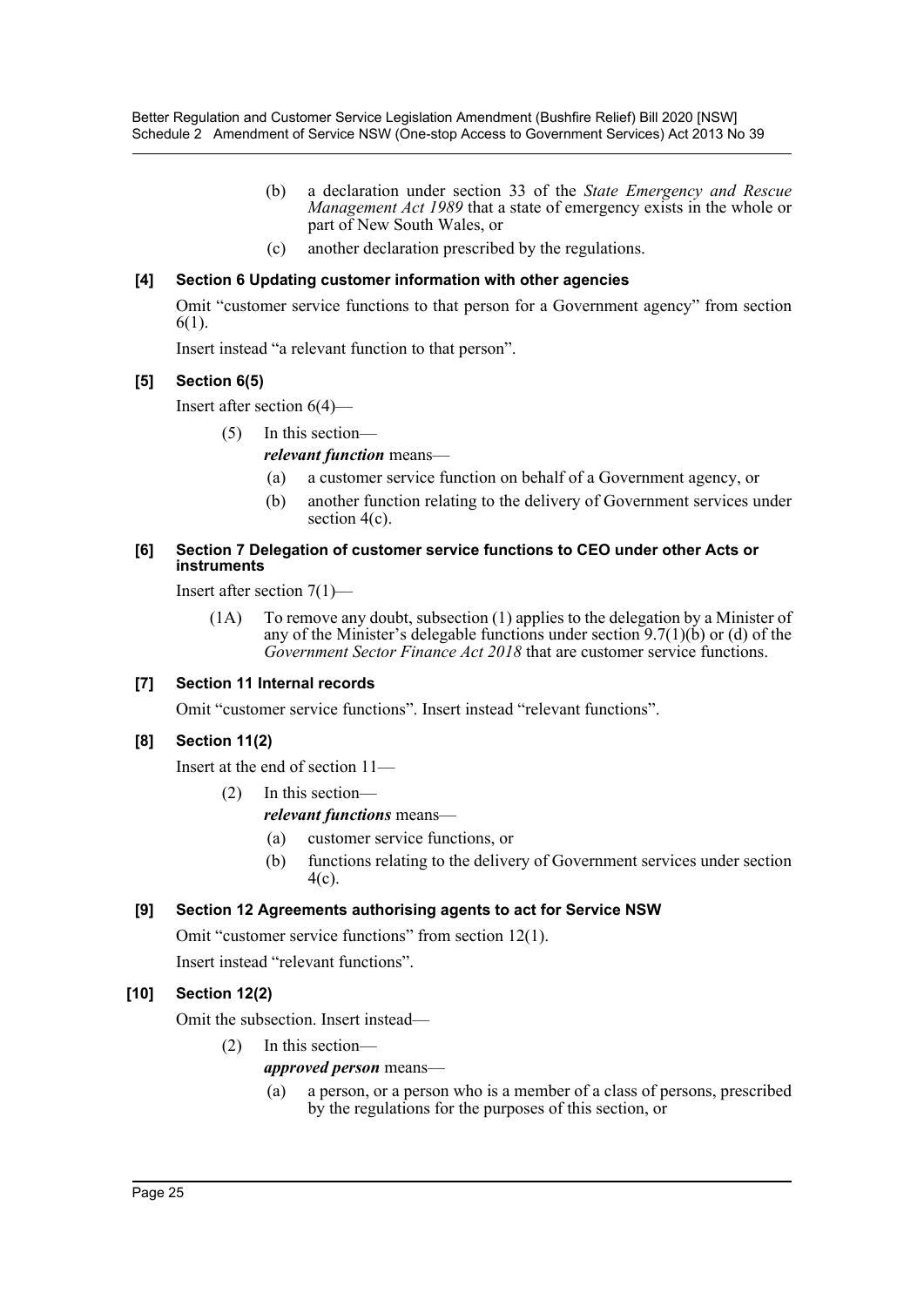(b) a council, a county council or a joint organisation within the meaning of the *Local Government Act 1993*.

## *relevant functions* means—

- (a) customer service functions, or
- (b) functions relating to the delivery of Government services under section 4(c).

**[11] Schedule 1 Savings, transitional and other provisions**

Insert after Part 1—

## **Part 2 Provisions consequent on enactment of Better Regulation and Customer Service Legislation Amendment (Bushfire Relief) Act 2020**

## **2 Definitions**

In this Part—

*amendment Act* means the *Better Regulation and Customer Service Legislation Amendment (Bushfire Relief) Act 2020*.

*relevant period* means the period—

- (a) starting on 18 July 2019, and
- (b) ending immediately before the commencement of the amendment Act.

## **3 Functions of the CEO**

- (1) This clause applies if, during the relevant period, the CEO or a member of the staff of Service NSW exercised a function referred to in section 4(c) as inserted by the amendment Act.
- (2) The exercise of the function is taken to be as valid as if it had been exercised after the commencement of the amendment Act.

### **4 Waiver, reduction, postponement or refund of fees before commencement**

- (1) This clause applies if, during the relevant period, the CEO or a member of the staff of Service NSW took relevant action because—
	- (a) a declaration, that would be a special circumstances declaration within the meaning of section 5A if it were made after the commencement of the amendment Act, had been published, and
	- (b) as a result of the event that resulted in the declaration being made—
		- (i) the person was suffering financial hardship, or
		- (ii) special circumstances existed.
- (2) The relevant action is taken to have been as valid as if it had happened after the commencement of the amendment Act.

## (3) In this clause—

*relevant action*, in relation to Service NSW, means—

- (a) Service NSW waived, reduced, postponed or refunded, in whole or part, a fee payable or paid by a person under an Act or regulations, or
- (b) Service NSW made a payment.